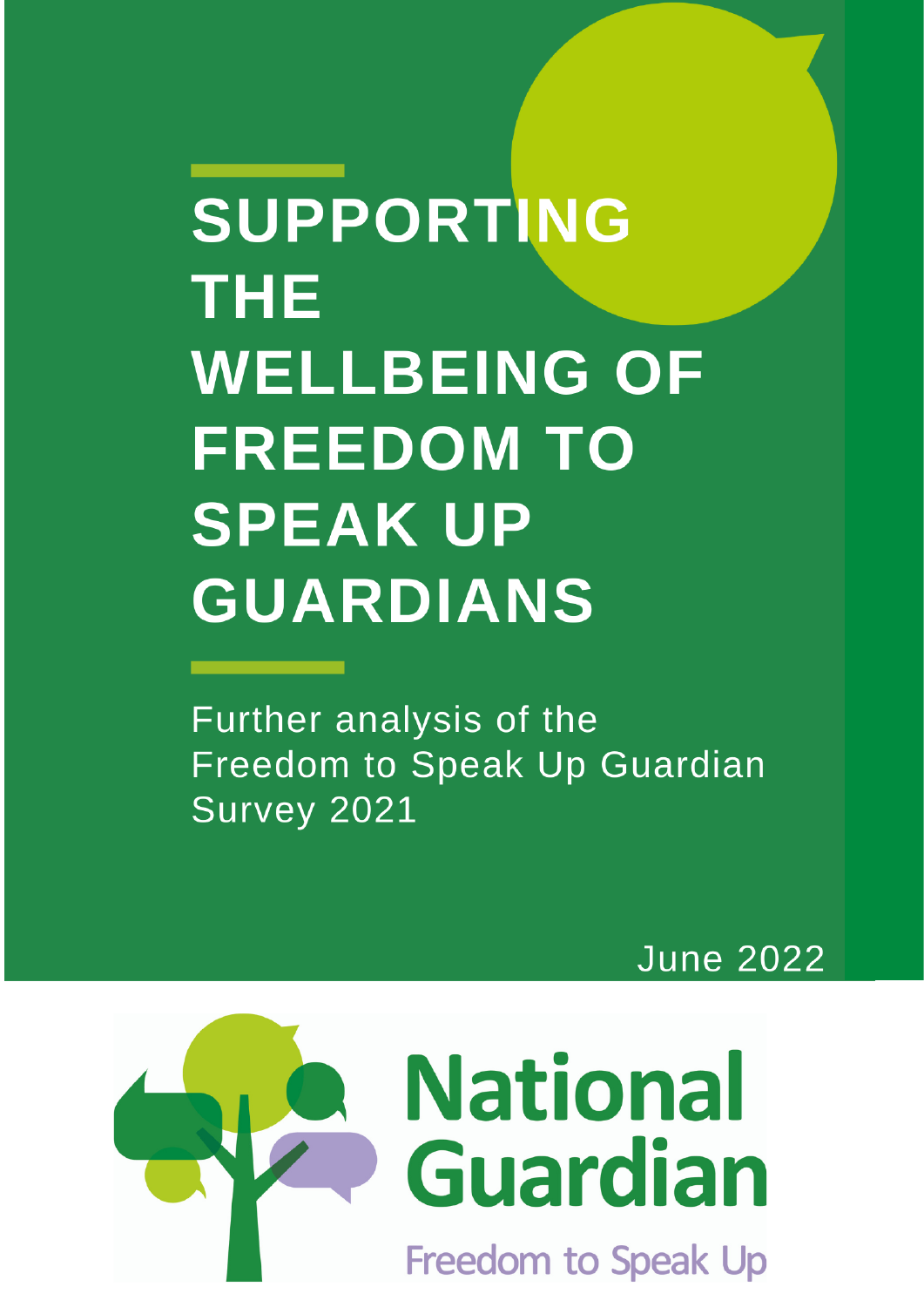# **National Guardian's Office**

The National Guardian's Office (NGO) leads, trains and supports Freedom to Speak Up Guardians, who support workers to speak up and work within their organisation to help identify and reduce barriers to speaking up.

The National Guardian's Office supports and challenges the healthcare system in England on speaking up.

### **Acknowledgements**

We want to thank Freedom to Speak Up Guardians for participating in the survey, particularly given the additional pressures on the healthcare system.

We also want to thank Picker Institute Europe for their expertise and support in running the survey.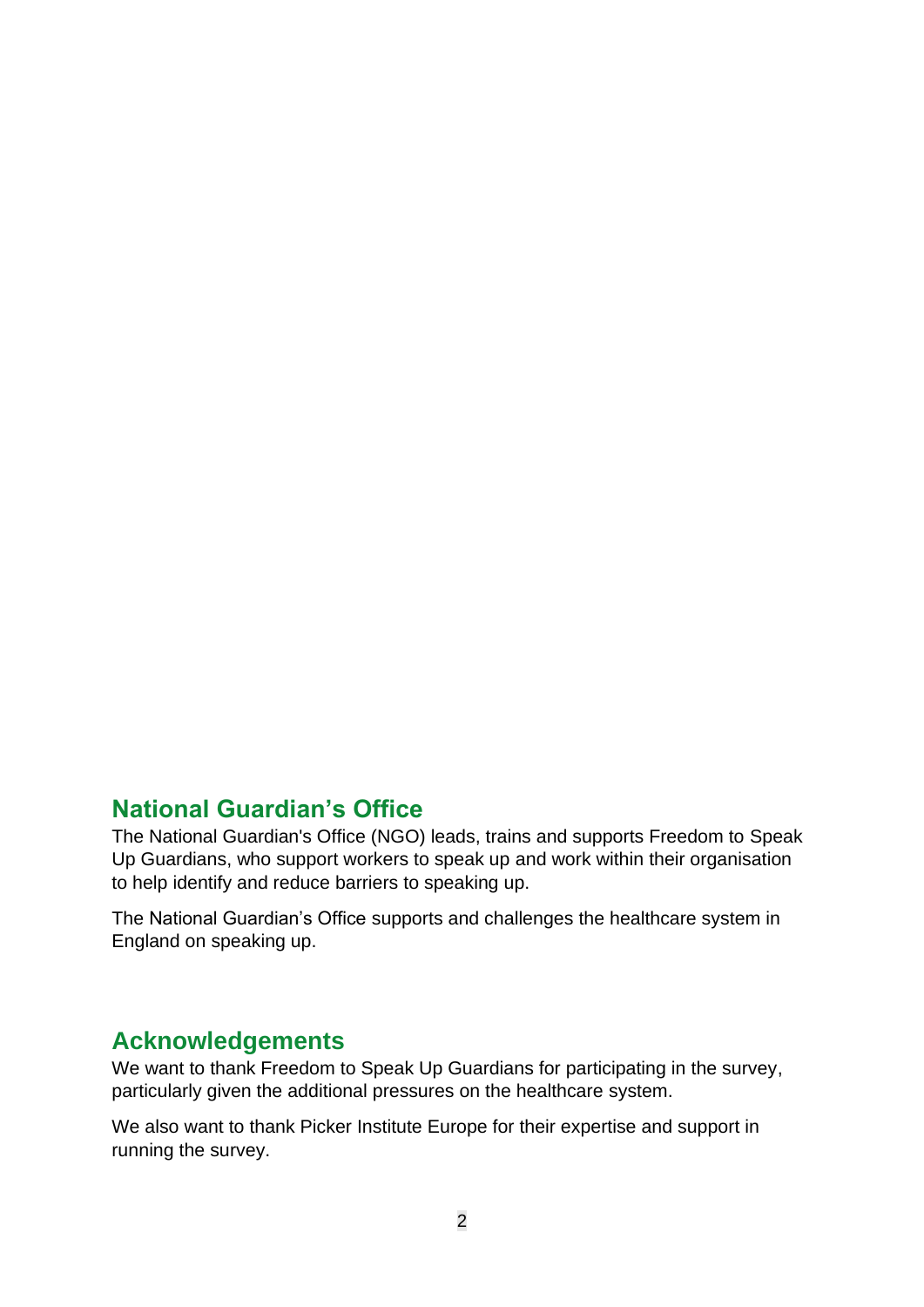# **Contents**

| Support and resources from the National Guardian's Office 21 |  |
|--------------------------------------------------------------|--|
|                                                              |  |
|                                                              |  |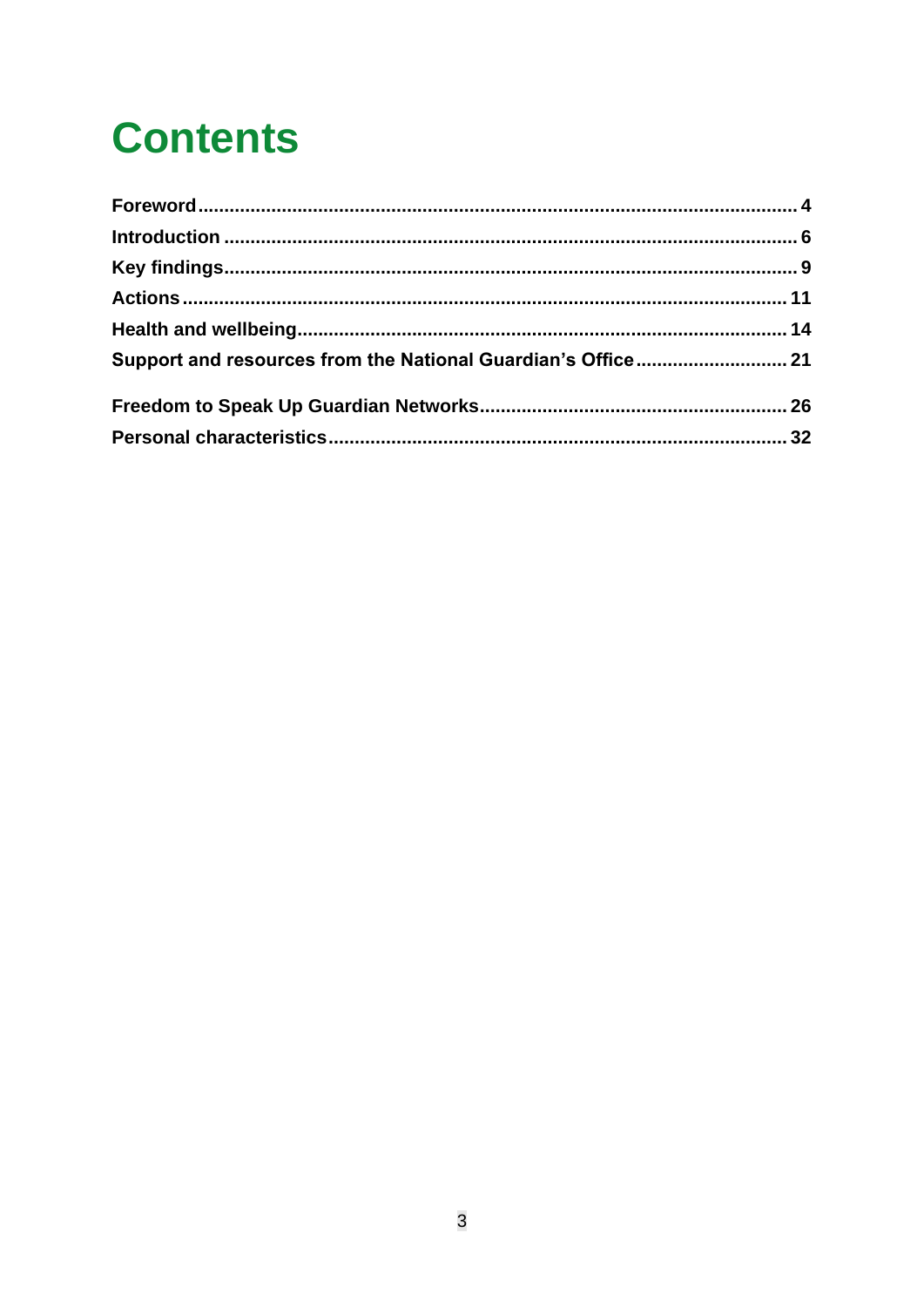# <span id="page-3-0"></span>**Foreword**



**The role of a Freedom to Speak Up Guardian is challenging, and never more so than during the past two years of the pandemic response.**

**From the uncertainty and fear of the first wave to two years later and the 'new normal', with services still under sustained pressure dealing with the care backlog and a workforce recovering from the impact of the pandemic, Freedom to Speak Up Guardians have continued to listen and support their colleagues.** 

Their role means they often support people in distress, and the confidential nature of these discussions means that guardians can carry a great deal of emotional weight. Yet Freedom to Speak Up Guardians tell us that although this affects their emotional wellbeing, the role can be the most fulfilling when they can affect change positively.

My role as National Guardian is to support these special people who want to do so much for their colleagues and the organisations they support. They are at the heart of everything we do at the National Guardian's Office.

Which is why, as part of our annual survey of Freedom to Speak Up Guardians, as well as asking about the role and implementation of the role, we have also asked guardians about their health and wellbeing.

This report is our second publication looking at the results of the 2021 Freedom to Speak Up Guardian Survey. It looks in more detail at the responses from guardians about their wellbeing and the support that is available to them, whether that's from their leaders, their guardian peers, or from the National Guardian's Office.

A key message from the survey highlights again the importance of adequate ringfenced time for carrying out the role. We know from the proportion of guardians who have responded that those who do not have ring-fenced time feel that the role reduces their emotional and psychological wellbeing. They are also more likely to say that they spend all their time in the guardian role on supporting colleagues – the reactive elements of the role (20% compared with 5% of those with ring-fenced time).

This compares with the greater proportion of respondents with ring-fenced time (34.6%) said they split their time equally between supporting colleagues and supporting their organisation - the proactive element of their role compared to 21.7% of respondents with no ring-fenced time.

This highlights the importance of sufficient ring-fenced time on Freedom to Speak Up Guardians' health and wellbeing and their ability to carry out their role effectively.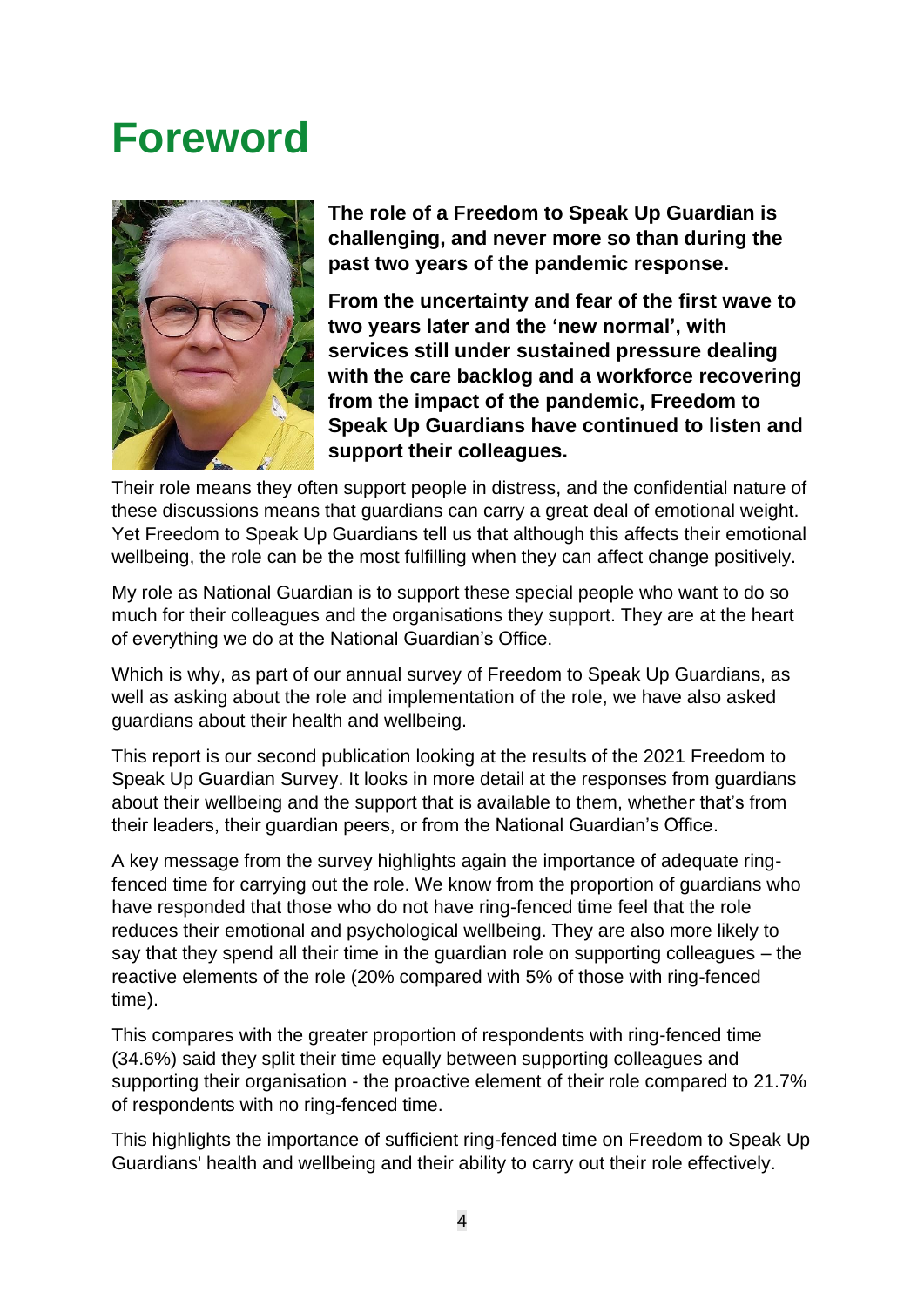Lack of ring-fenced time has an impact, not just on the day to day fulfilment of the role, but also on Freedom to Speak Up Guardians' ability to access support to carry out their role. Respondents with ring-fenced time were more likely to attend guardian network meetings and they are more likely to attend events organised by the National Guardian Office, and to open the fortnightly communications bulletin. Network meetings are valuable opportunities to share good practice and psychological and emotional support with their guardian peers.

The National Guardian's Office has repeatedly called for Freedom to Speak Up Guardians to have sufficient ring-fenced time to carry out their role. I ask all leaders to discuss the findings of this report with their Freedom to Speak Up Guardian and assess with them the amount of ring-fenced time needed to carry out the role and meet the needs of workers in their organisation. This means not only the proactive and reactive elements, but also that their guardian has sufficient time to access wellbeing resources, including their guardian networks.

It is critical that guardians have the emotional and psychological support they need from their leaders and their organisations so that, in turn, they can support workers who speak up to them.

We included questions around guardians' perceptions of the impact of their personal characteristics (e.g. ethnicity, seniority etc). Results indicate that this is a complex area which, among other things, should be viewed through an intersectional framework rather than through single characteristics. We found that there was awareness among Freedom to Speak Up Guardians of the potential impact of characteristics on individuals speaking up to them.

The National Guardian's Office will continue to work in partnership with others to understand further the impact of personal characteristics on speaking up and effective interventions to help overcome barriers.

Feedback is a gift, and at the National Guardian's Office we have used this survey to examine the offer we have to support Freedom to Speak Up Guardians and to inform our future work programme.

Freedom to Speak Up Guardians provide a unique and valuable service to their organisations. As such they should be valued. Yet we have heard that some guardians face indifference from leadership, or in extreme cases that guardians have been victimised for effective performance of the very job expected of them.

I would encourage all leaders to use this survey as a prompt to have a conversation with their Freedom to Speak Up Guardian. Take the time to understand the challenges of the role and listen with gratitude and compassion to what they are telling you.

**Dr Jayne Chidgey-Clark**

**National Guardian for the NHS June 2022**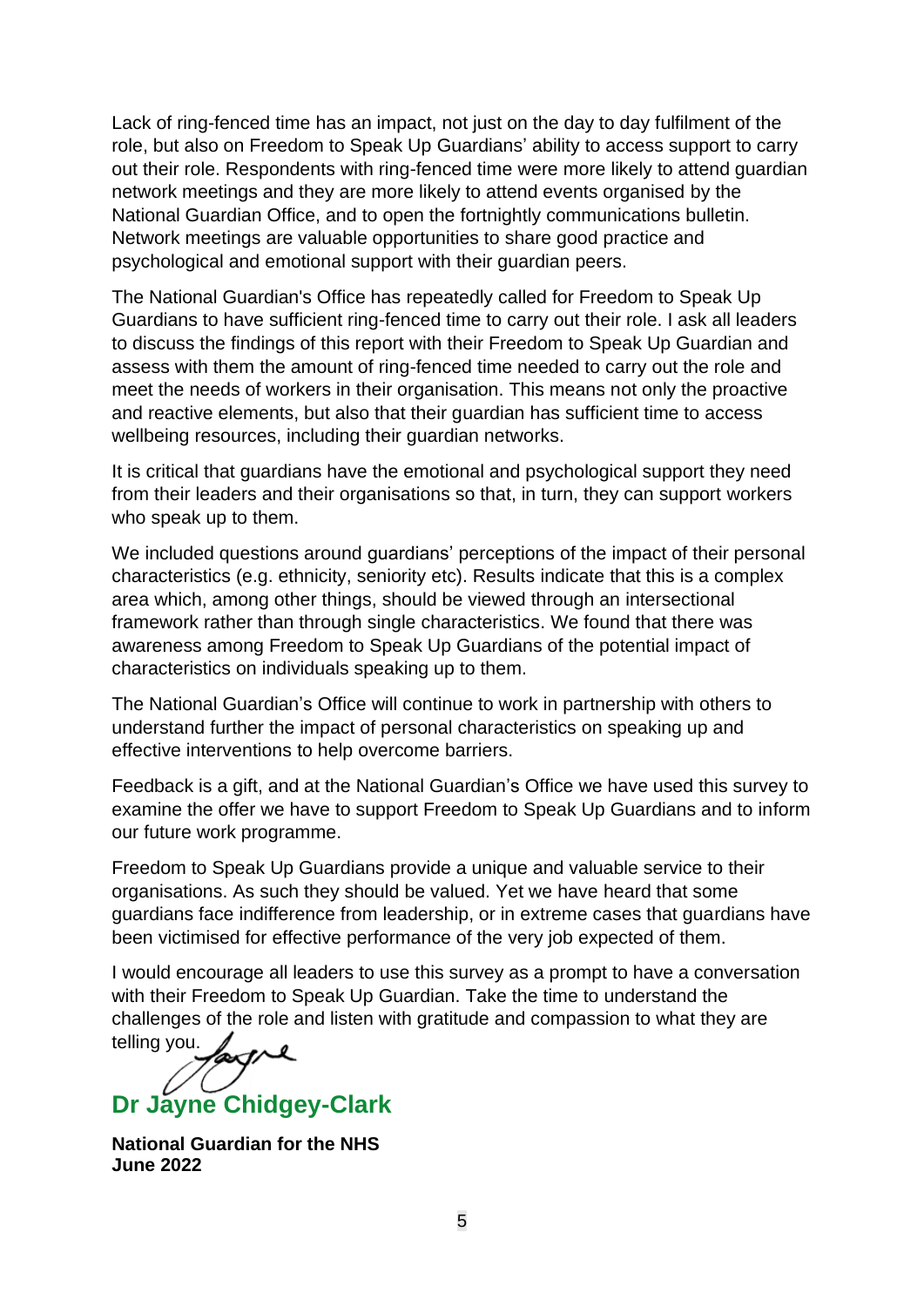# <span id="page-5-0"></span>**Introduction**

This is the second report regarding the results of our most recent Freedom to Speak Up Guardians survey. We undertake this survey annually to gain insight into the implementation of the Freedom to Speak Up Guardian role and how this could be improved. Feedback from respondents helps us assess developments since the launch of the Freedom to Speak Up Guardian role and identify and prioritise improvements that we may need to make to support the Freedom to Speak Up network.

We invited 745 Freedom to Speak Up Guardians to participate in the survey, which was open from 13 September to 31 October 2021. In total, there were 333 responses - a response rate of 44.7%.

All survey questions were voluntary, so the number of responses to each question varies. Therefore, results are shown as a percentage of each question's total number of answers.

Please see [here](https://nationalguardian.org.uk/wp-content/uploads/2022/03/FTSUG-Survey-2021-Questions.pdf) for the Freedom to Speak Up Guardian Survey 2021 Question List.

In March 2022, we published our [first report](https://nationalguardian.org.uk/wp-content/uploads/2022/03/2021-FTSUGuardian-Survey-Report.pdf) looking at the 2021 Freedom to Speak Up Guardian survey results.

In this second report, we take an in-depth look at Freedom to Speak Up Guardians' perceptions in the following areas:

- The impact of their role as Freedom to Speak Up Guardians on their wellbeing
- The effectiveness of Freedom to Speak Up Guardian networks
- The effectiveness of the National Guardian's Office's support and outputs for Freedom to Speak Up Guardians
- The impact of their personal characteristics (such as their seniority, age and ethnic background) on their ability to effectively carry out their Freedom to Speak Up Guardian role

This was the fifth survey of its kind. Please see [here](https://nationalguardian.org.uk/learning-resources/speaking-up-data/surveys/) for reports from our previous surveys.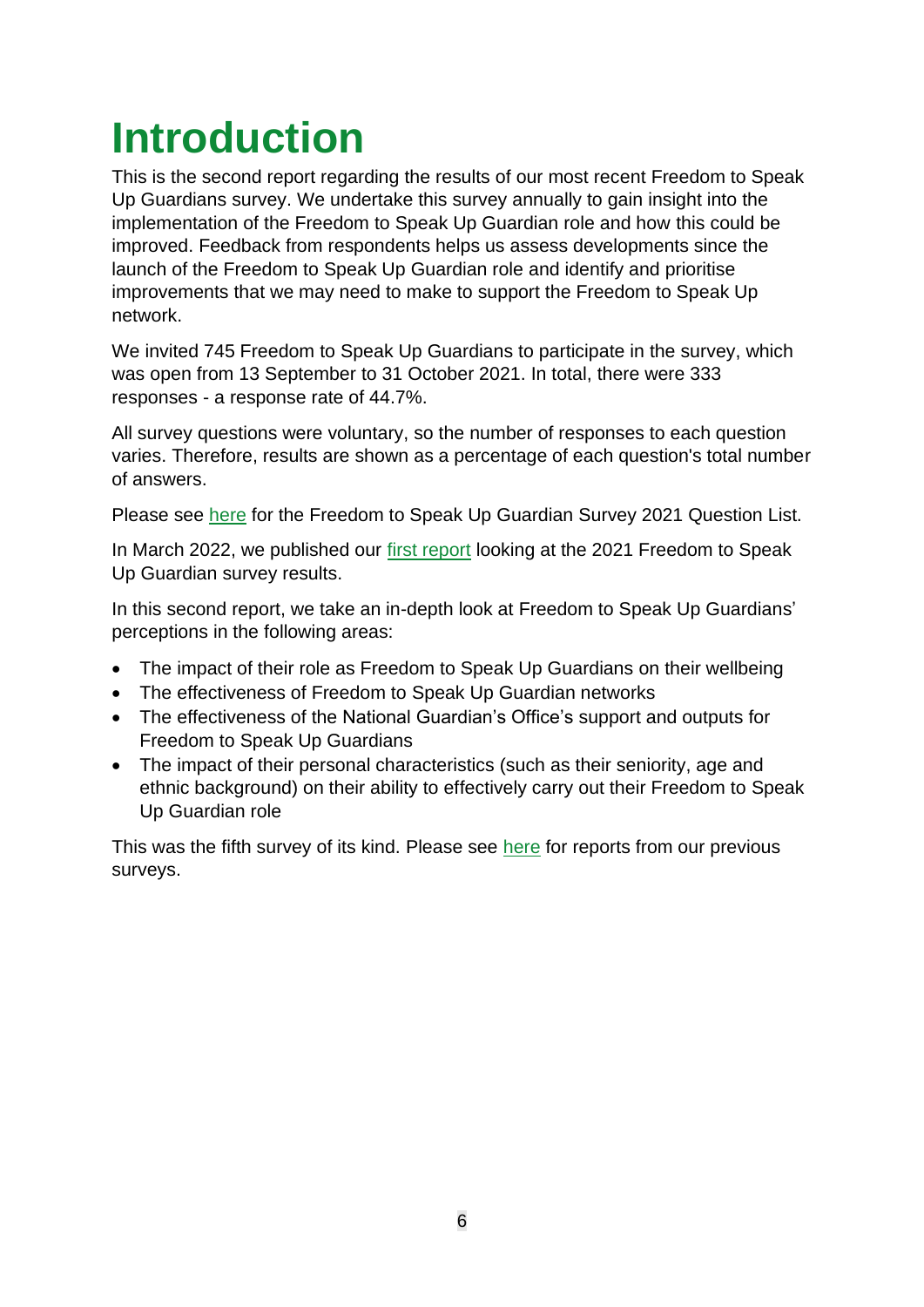# **Freedom to Speak Up Guardians**

Freedom to Speak Up Guardians provide an additional route to support workers to speak up, ensuring people are thanked, issues raised are responded to, and feedback given on the actions taken. They also work proactively to help identify and reduce barriers to speaking up, working in partnership with senior leaders to create a climate where speaking up, listening up and following up becomes business as usual.

The Freedom to Speak Up Guardian [job description](https://nationalguardian.org.uk/for-guardians/job-description/) sets out the expectations of this important and far-reaching role.

Freedom to Speak Up Guardians are expected to be appointed by their organisation following a fair and open recruitment process. They need enough time and resources to carry out the role's reactive and proactive elements. This means sufficient ringfenced time, a physical setting where people know they can be reached, a budget, a case recording system that satisfies National Guardian's Office guidance and, importantly, a direct channel to and support from leaders in their organisations.

Freedom to Speak Up Guardians cannot be effective in isolation and must maintain strong partnerships with senior leaders and decision-makers in their organisations. This ensures that they can function in accordance with role expectations, such as retaining their impartiality in investigations, not taking on a representative role, and being able to support anyone who needs it, even if on opposing sides of a dispute.

Freedom to Speak Up Guardians meet regularly in national and regional networks. Led by Freedom to Speak Up Guardian Network Chairs - and under the banner of the National Guardian's Office - these confidential forums provide an opportunity for peer networking and support, as well as learning and development opportunities.

#### **A diverse, national network**

There are currently over 800 Freedom to Speak Up Guardians supporting workers in hundreds of healthcare organisations across England, including NHS Trusts, independent providers, hospices, primary medical services and non-provider organisations such as Care Quality Commission, NHS England and NHS Improvement and other regulators.

Guardians come from diverse backgrounds; for example, representing different professions, roles, levels of seniority and time allocated to the role. Individual organisations determine how the role(s) will be implemented to meet the expectations of the universal [job description](https://nationalguardian.org.uk/for-guardians/job-description/) within the unique context of their organisation.

#### **Making a difference**

Freedom to Speak Up Guardians share non-identifiable information with the National Guardian's Office about the speaking up cases raised with them. This information provides invaluable insight into the implementation of Freedom to Speak Up.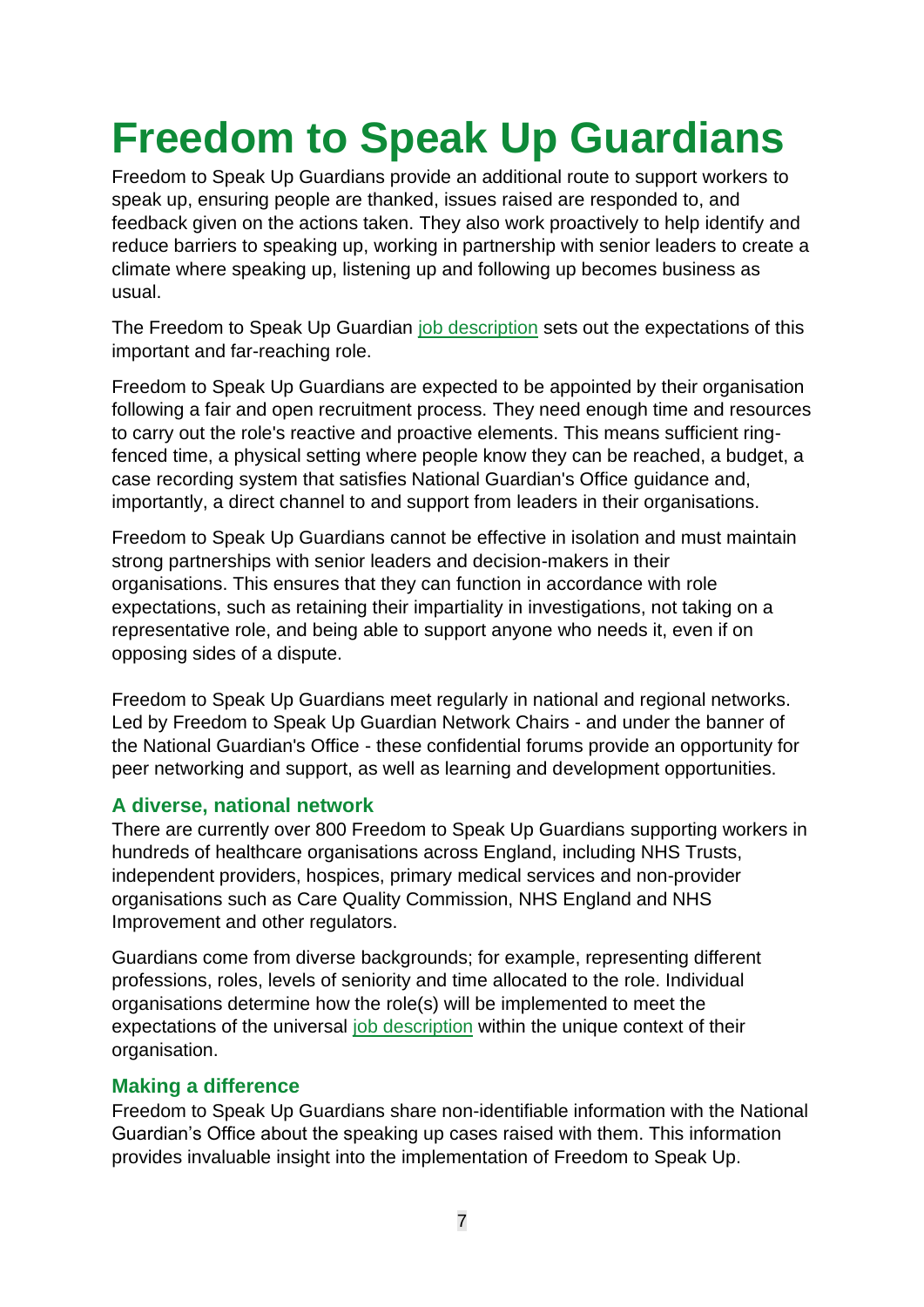Freedom to Speak Up Guardians have handled over 65,000 cases in the past five years. That is 65,000 opportunities for organisations to learn and improve.

Workers speak up to Freedom to Speak Up Guardians about a range of topics, from patient safety and quality of care to worker safety and wellbeing and many other matters.

Feedback is an essential part of the speaking up process. Freedom to Speak Up Guardians ask those they support whether, given their experience, they would speak up again. Workers answered 'Yes' (84.3%) in most cases where feedback was provided.

Please see [here](https://nationalguardian.org.uk/speaking-up/what-is-speaking-up/) for more information about the speaking up cases raised with Freedom to Speak Up Guardians.

#### **A challenging, rewarding and sometimes isolating role**

Being a Freedom to Speak Up Guardian is a rewarding, challenging, and sometimes isolating role. Freedom to Speak Up Guardians must have the support, time and resources from their organisation and understand and take advantage of the other available support offers depending on what is right for them. This includes the support from buddies, guardian networks and the National Guardian's Office. The National Guardian's Office provides access to a workplace assistance programme which provides a 24-hour, 7-day-a-week helpline where Guardians can seek a range of support on various topics, including wellbeing.

Guardians are often approached by people in distress, wanting to speak up about the most serious of matters. However, respecting confidentiality means they can be holding a large amount of sensitive information, some of which they are not able to pass on. This can affect the health and wellbeing of Guardians. So, it is essential that leaders recognise the need to engage regularly with their Guardians to understand what tailored support can be offered.

A lack of leadership support can severely undermine Guardians' ability to do their job. For example, not having a direct line of communication with the most senior leaders suggests little value is placed on the role. This can diminish the role in the eyes of workers, managers and sometimes Guardians themselves. In extreme cases, we have heard of Guardians being victimised for the effective performance of the expected job.

Our annual survey helps us understand more about the disparity of support that exists and informs our discussions about what more is needed.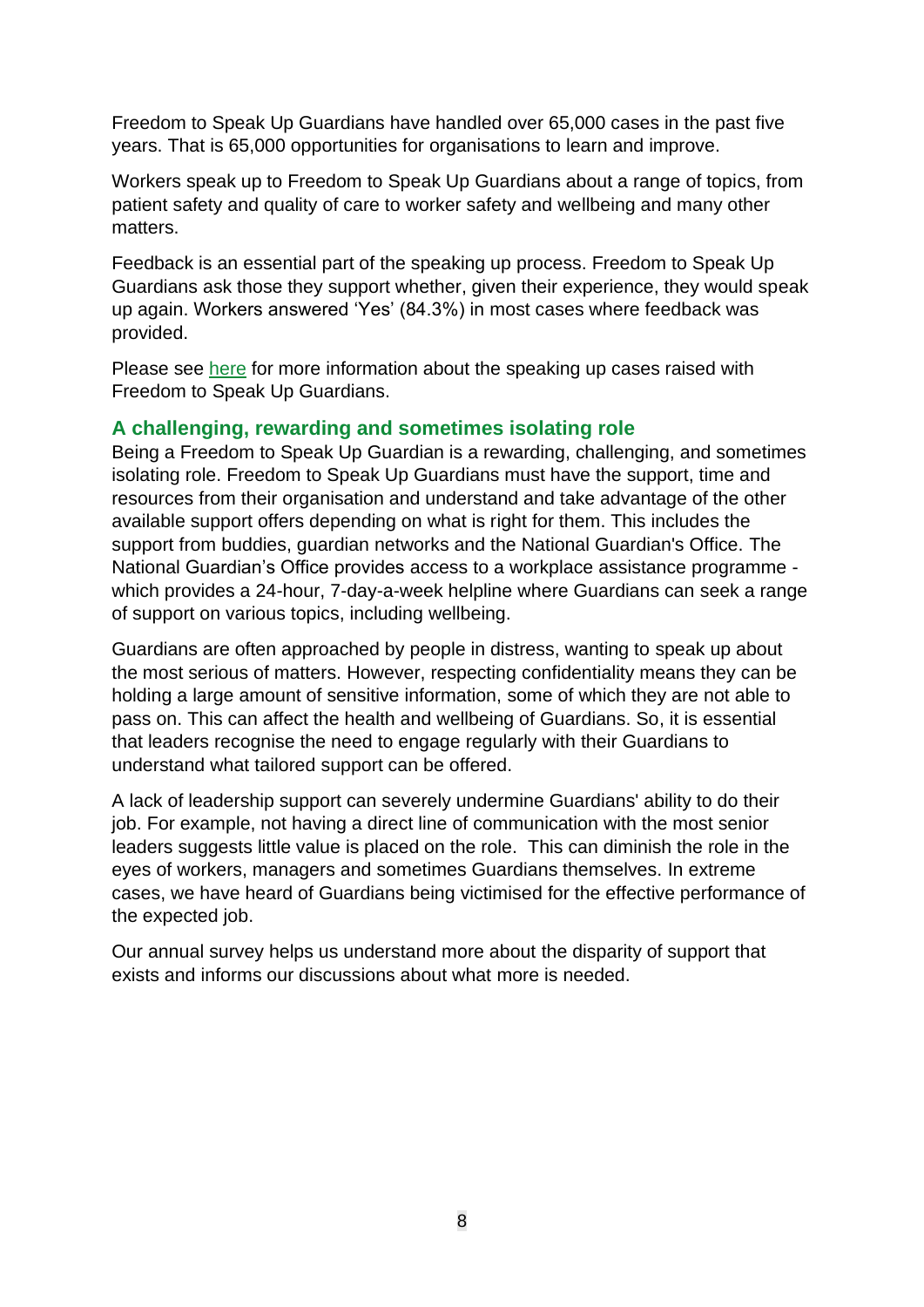# <span id="page-8-0"></span>**Key findings**

#### **Guardian health and wellbeing**

- Almost half (49.2%) of respondents of respondents said the Freedom to Speak Up Guardian role reduce their emotional and psychological wellbeing.
- A third of respondents (33.7%) said the role had no impact on their emotional and psychological wellbeing. Seventeen per cent (17.7%) said the role improved their emotional and psychological wellbeing.
- A greater proportionate of respondents without ring-fenced time said that the role reduced their emotional and psychological wellbeing compared to their peers with some ring-fenced.

#### **Support and resources from the National Guardian's Office**

- Most respondents found most elements of support and output to be helpful, particularly the following: the fortnightly bulletins for guardians (93.1%), the National Guardian's Office website (89.6%) and the guidance documents (89.8%).
- A greater proportion of respondents with ring-fenced time said they found the support and outputs helpful.

#### **Freedom to Speak Up Guardian Networks**

- 87.0% of respondents had attended at least one network meeting, with over half (50.9%) saying they had attended three or more.
- Respondents with ring-fenced reported better attendance at regional network meetings. Less than one in ten (9.1%) of those with ring-fenced time had not attended any meetings compared to 21.1% of those with no ring-fenced time to carry out their role.
- Of those who attended at least one network meeting, 88.2% agreed or strongly agreed that the meeting(s) were helpful. Only 2.9% of respondents disagreed or strongly disagreed.
- Nearly three-quarters (74.1%) of respondents supporting NHS trusts said that network meetings were very or somewhat effective in providing an opportunity to engage with the National Guardian Office. In comparison, 83.9% of respondents supporting other organisation types thought that network meetings were very or somewhat effective compared in this regard.

#### **Personal Characteristics**

- Majorities of respondents identified their seniority and profession as influential characteristics in terms of whether workers spoke up to them. In comparison, majorities or near majorities of respondents thought that their protected characteristics - like age, ethnicity, gender, and sexual orientation - did not influence whether workers spoke up to them.
- Compared to the 2020 survey results, a greater proportion of respondents said that the various personal characteristics identified- including seniority, ethnicity and gender - influenced whether workers spoke up to them.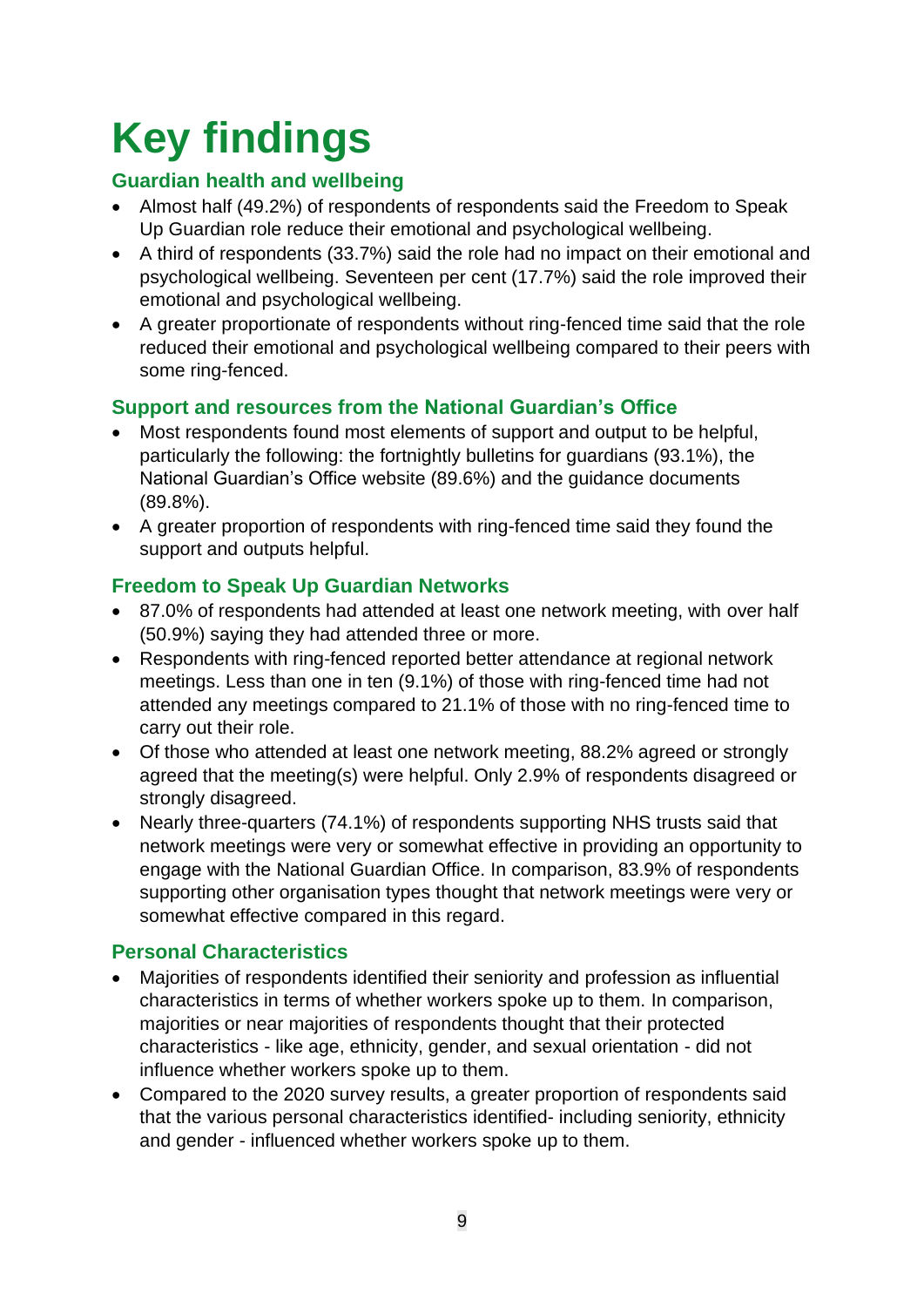- Majorities of respondents thought that protected characteristics such as age, gender, sexual orientation and ethnicity did not influence their ability to carry out their role as Freedom to Speak Up Guardians.
- Seniority was the only characteristic identified by a majority of respondents (57%, 2021) as influencing their ability to carry out their Freedom to Speak Up Guardian role.
- Compared to those in a majority group, a greater proportion of respondents from minority or subordinate groups within a characteristic - such as women, lesbians, gays and bisexuals and those from a minority ethnic background - were more likely to think that their characteristics were not only consequently, but positively so.
- Compared to those in a majority group, a greater proportion of respondents from minority groups within a characteristic - such as women, lesbians, gays and bisexuals and those from a minority ethnic background - were more likely to think that their characteristics were not only of consequence, but positively so.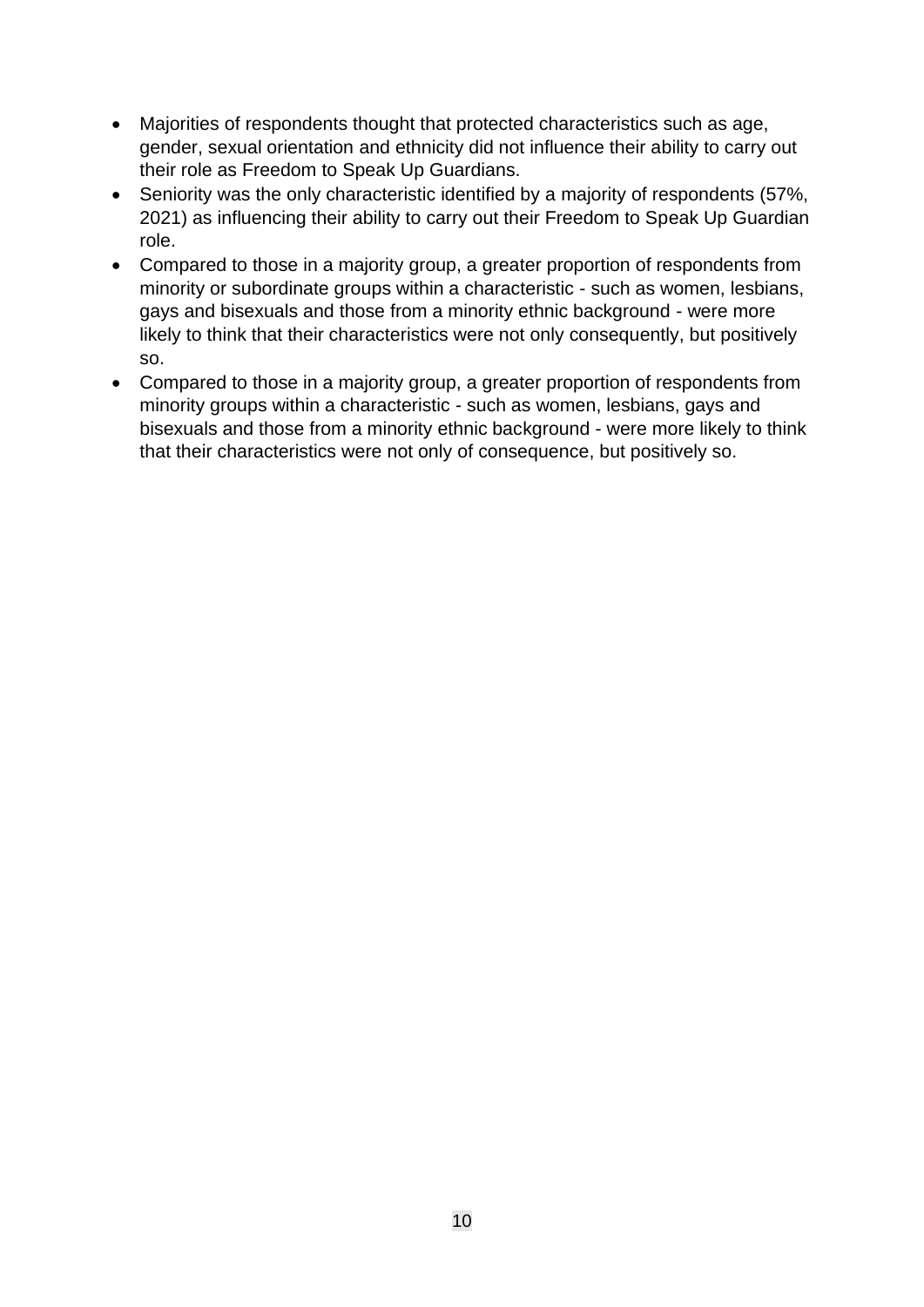# <span id="page-10-0"></span>**Actions**

### **Supporting the health and wellbeing of Freedom to Speak Up Guardians**

Freedom to Speak Up Guardians' health and wellbeing needs should be identified, assessed and met so that they can effectively and sustainably provide a vital, additional route for workers to speak up and work in partnership to bring about culture change.

- The **National Guardian's Office** will continue to seek feedback from Freedom to Speak Up Guardians to understand the effectiveness of the actions we have taken, as mentioned throughout this report, in response to their feedback.
- **Freedom to Speak Up Guardians** should understand and take advantage of the available support offers depending on what is right for them.
- **Leaders** should actively reach out and arrange regular conversations with their Freedom to Speak Up Guardian(s) about providing appropriate health and wellbeing support and seeking assurance that the support is effective.
- The findings in this survey and other research show the importance of sufficient ring-fenced time on Freedom to Speak Up Guardians' health and wellbeing and ability to carry out their role effectively. The National Guardian's Office has repeatedly called for Freedom to Speak Up Guardians to have sufficient ringfenced time to carry out their role. The National Guardian's Office urges **leaders** to discuss the findings of this report with their Freedom to Speak Up Guardian and assess with them the amount of ring-fenced time needed to carry out the role and meet the needs of workers in their organisation.
- The National Guardian's Office has worked with colleagues in NHS England and Improvement on developing guidance on freedom to speak up for senior leaders in the NHS and organisations delivering NHS services. Scheduled for publication in Q1 2022/23, this resource includes guidance on how to support Freedom to Speak Up Guardians effectively. **Leaders** should effectively utilise this guidance.
- The **National Guardian's Office** will continue to work with NHS England and Improvement and the Care Quality Commission on methods to monitor compliance with the guidance about Freedom to Speak Up and the Freedom to Speak Up Guardian role.
- The National Guardian's Office has issued [guidance](https://nationalguardian.org.uk/wp-content/uploads/2021/04/20190812-National-guidelines-on-FTSU-training.pdf) on speaking up training for workers in healthcare. In addition, in partnership with Health Education England, it has launched a Freedom to Speak Up e-learning package. **Leaders** are strongly encouraged to undertake training to support their understanding of the benefits and drivers of fostering a healthy speaking-up culture, including improving their knowledge of and support for the Freedom to Speak Up Guardian role.

### **Supporting the effectiveness of Freedom to Speak Up Guardian networks**

Freedom to Speak Up Guardian networks provide, among other things, opportunities for peer support and networking, and the sharing of learning, ideas and challenges and successes in a confidential environment. Network meetings are also forums for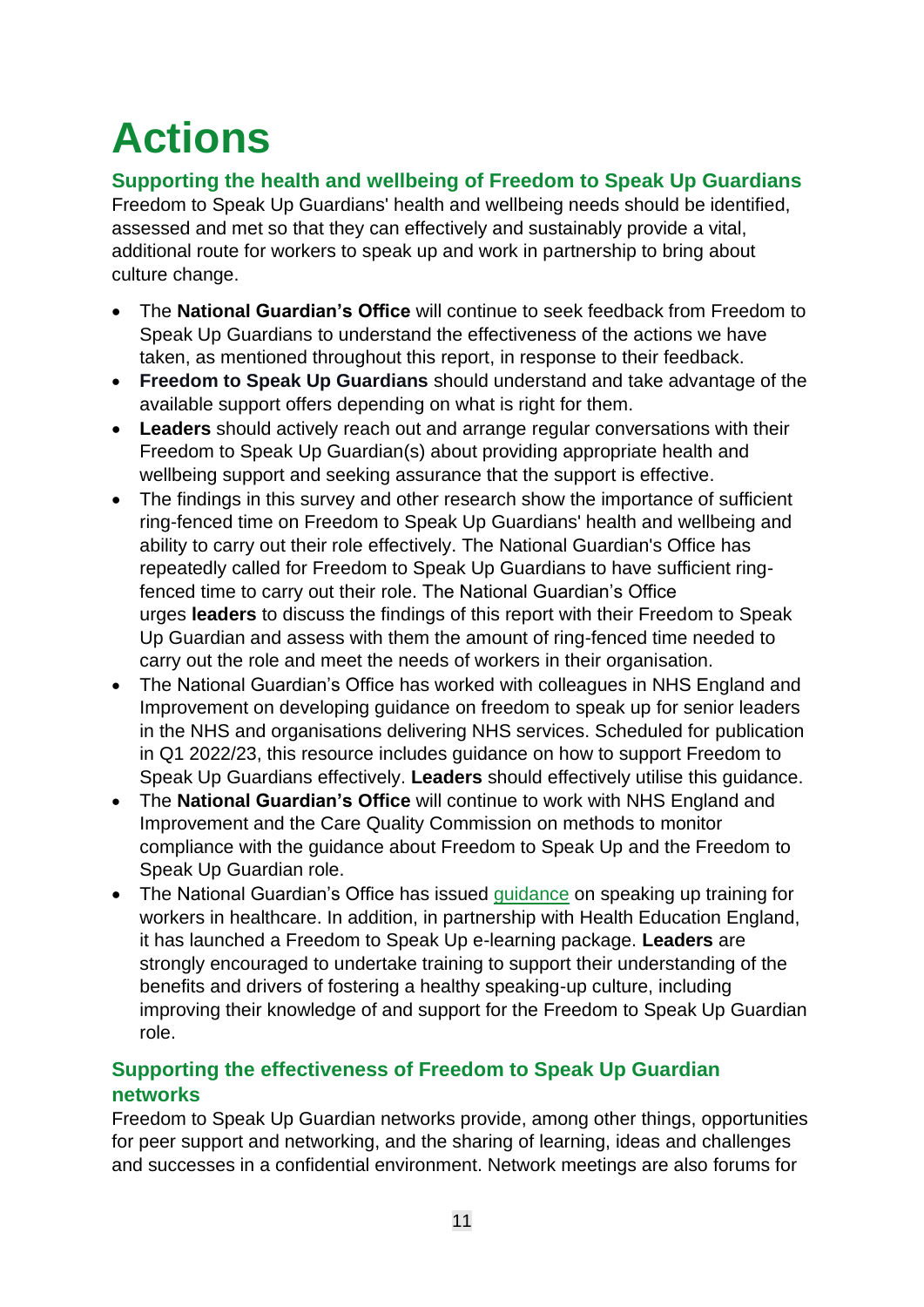Freedom to Speak Up Guardians to be informed about and have input into the National Guardian's Office's plans.

- **Freedom to Speak Up Guardians** are expected to join and participate in Freedom to Speak Up Guardian network meetings to benefit from the learning and development opportunities on offer and to give and receive peer support, which helps support their wellbeing.
- **Leaders** should encourage and facilitate the effective participation of Freedom to Speak Up Guardians in network meetings, including through the provision of sufficient ring-fenced time.
- The **National Guardian's Office** will continue to work with network chairs to support:
	- $\circ$  the refreshed expectations of the chair role
	- o the effectiveness of network meetings, including agreeing on measures of success
	- o including providing training and support to facilitate the above.

#### **Enhancing the National Guardian's Office support for Freedom to Speak Up Guardians**

The National Guardian's Office leads, trains and supports Freedom to Speak Up Guardians.

- The **National Guardian's Office** is committed to exploring effective levers to ensure Freedom to Speak Up Guardians are supported locally in accordance with expectations.
- The **National Guardian's Office** will produce guidance for Freedom to Speak Up Guardians to support effective and confidential case management processes, including when Freedom to Speak Up Guardians step down.
- The **National Guardian's Office** will continue to monitor feedback following the launch of the new style of foundation training and aims to work collaboratively on developing annual refresher training to support the needs of Freedom to Speak Up Guardians in diverse settings.

### **Appreciating how what we bring to the workplace impacts speaking up**

Personal characteristics (like ethnicity, seniority and profession) may impact how we speak up and whether colleagues speak up to us. The National Guardian's Office is committed to continuing to promote much-needed discussion and reflection about the role of characteristics in speaking up.

- The **National Guardian's Office** will conduct research to build on our work and shed light on the impact of characteristics from workers' perspectives. We look forward to sharing further information about this research in the year's second half.
- The **National Guardian's Office** is working with the Workforce Race Equality Standard (WRES) team in NHSE to deliver training for Freedom to Speak Up Guardians on supporting inclusive speak-up cultures. The **National Guardian's Office** is committed to exploring how the learning from this can translate into future learning and development for Freedom to Speak Up Guardians.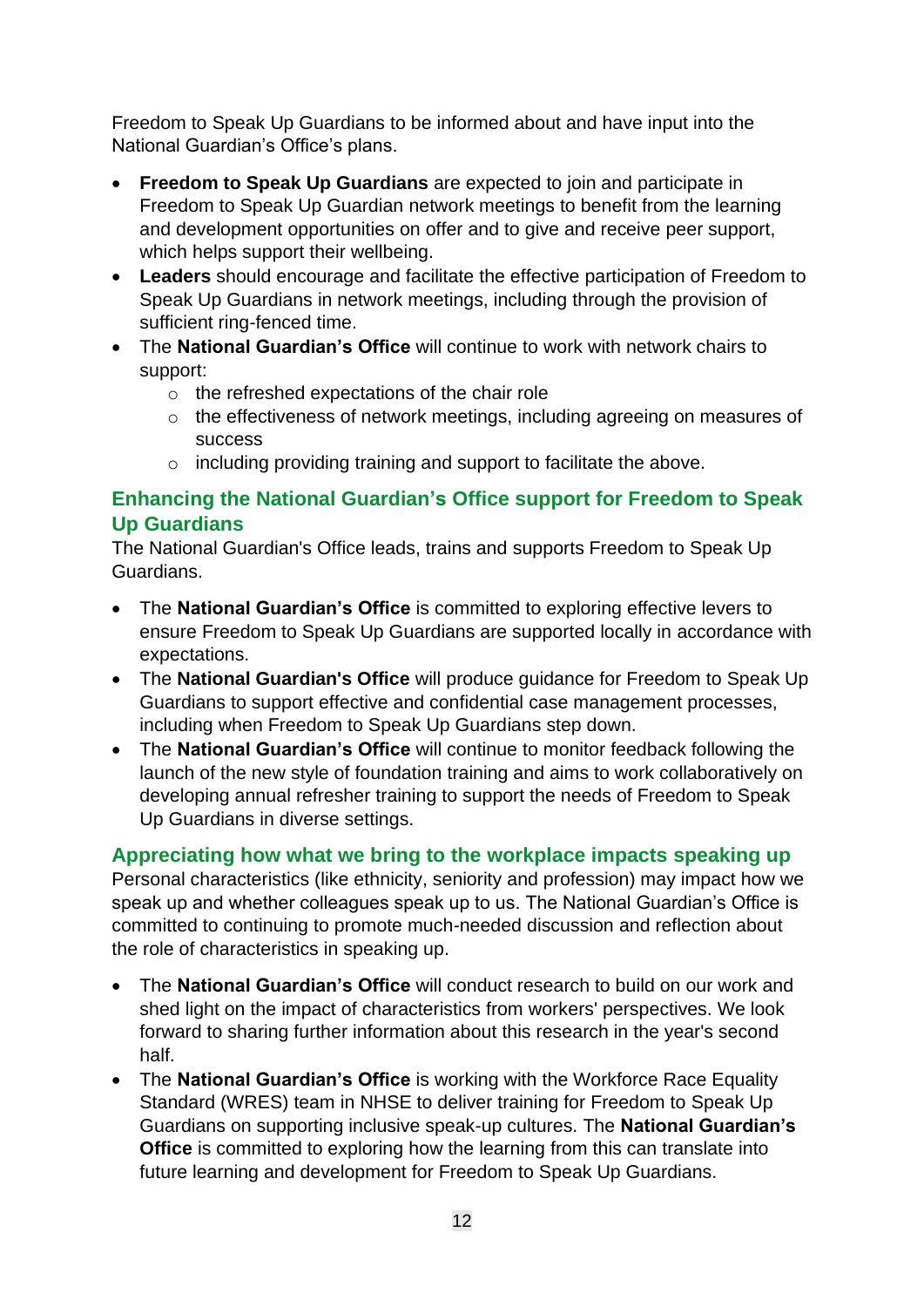- **Freedom to Speak Up Guardians** are expected to continue to reflect on the impact of their characteristics on speaking up in the organisations they support.
- We all need to reflect on what we bring as individuals to the workplace for speaking up to become business as usual. Therefore, we strongly encourage **leaders** to consider this as part of the Freedom to Speaking Up training.
- **Leaders** should work with their Freedom to Speak Up Guardian(s) to identify potential groups that face barriers to speaking up and work towards addressing those barriers in their speak-up culture improvement plans.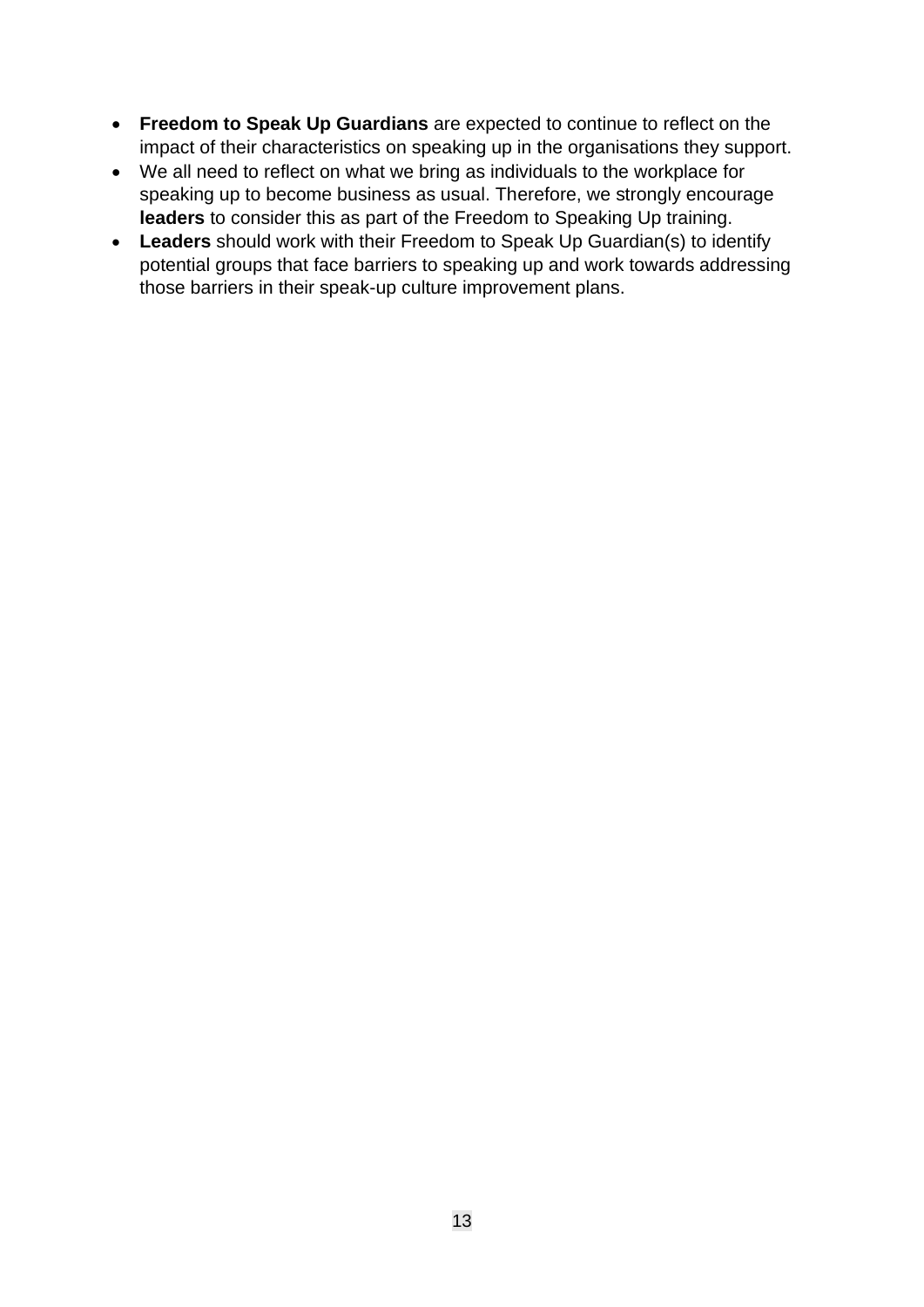# <span id="page-13-0"></span>**Health and wellbeing**

# **Impact on emotional and psychological wellbeing**

We asked respondents about the impact of their role on their emotional and psychological wellbeing.

Forty-six per cent (45.5%) of respondents said the role '*somewhat reduced'* their emotional and psychological wellbeing. In comparison, 14.8% said it somewhat improved it. A third (33.7%) said it had no impact on their emotional and psychological wellbeing.



*Figure 1: How do you feel your role as Freedom to Speak Up Guardian impacts on your emotional and psychological wellbeing?*

We found variations in responses to this question, including the rating of the organisation supported by respondents. As can be seen in figure 2, a greater proportion of respondents supporting organisations rated *requires improvemen*t by the Care Quality Commission (CQC) said that their role reduced their emotional and psychological wellbeing.<sup>1</sup>



*Figure 2: How do you feel your role as Freedom to Speak Up Guardian impacts on your emotional and psychological wellbeing? (CQC rating, where applicable)*

<sup>&</sup>lt;sup>1</sup> The Care Quality Commission (CQC) regulates and inspects many of the organisations with Freedom to Speak Up Guardians. The CQC gives one of four [ratings](https://www.cqc.org.uk/what-we-do/how-we-do-our-job/ratings) to services they regulate: outstanding, good, requires improvement, and inadequate.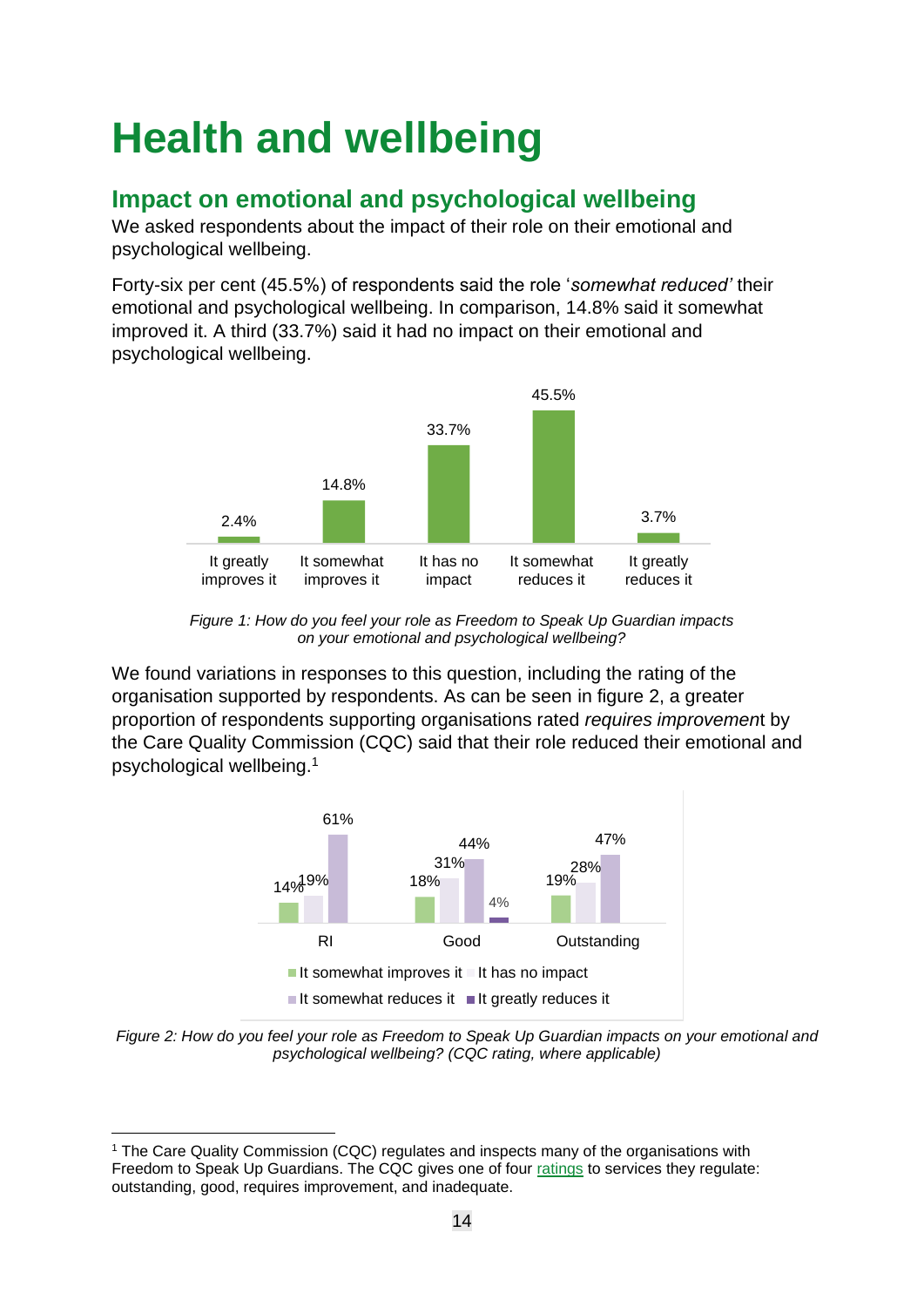Similarly, compared to those with some ring-fenced time, respondents without ringfenced time were more likely to report that their role as a Freedom to Speak Up Guardian was reducing their emotional and psychological wellbeing (figure 3).



*Figure 3: How do you feel your role as Freedom to Speak Up Guardian impacts on your emotional and psychological wellbeing? (ring-fenced time)*

# **Support from employers**

We asked respondents about the availability of health and wellbeing support from their employer.



*Figure 4: Does your employer offer you health and wellbeing support (such as access to occupational health or other emotional and psychological support services)?*



Eighty-six per cent (86.3%) of respondents said their employer offered health and wellbeing support. Ten per cent (9.7%) said such support was not offered (figure 4).

Respondents who had been offered health and wellbeing support were then asked whether they had accessed this support and, if so, how helpful or unhelpful they found it.

Most respondents (74.1%) said that they had not accessed the support. Most of those who had accessed it  $-90.8%$  - said they found the support helpful.



*support?*

*Figure* 5: Have you accessed this **Figure** 6: How helpful or unhelpful did you find it?

Respondents were invited to share further comments to explain their answers. Below, we have grouped their feedback thematically.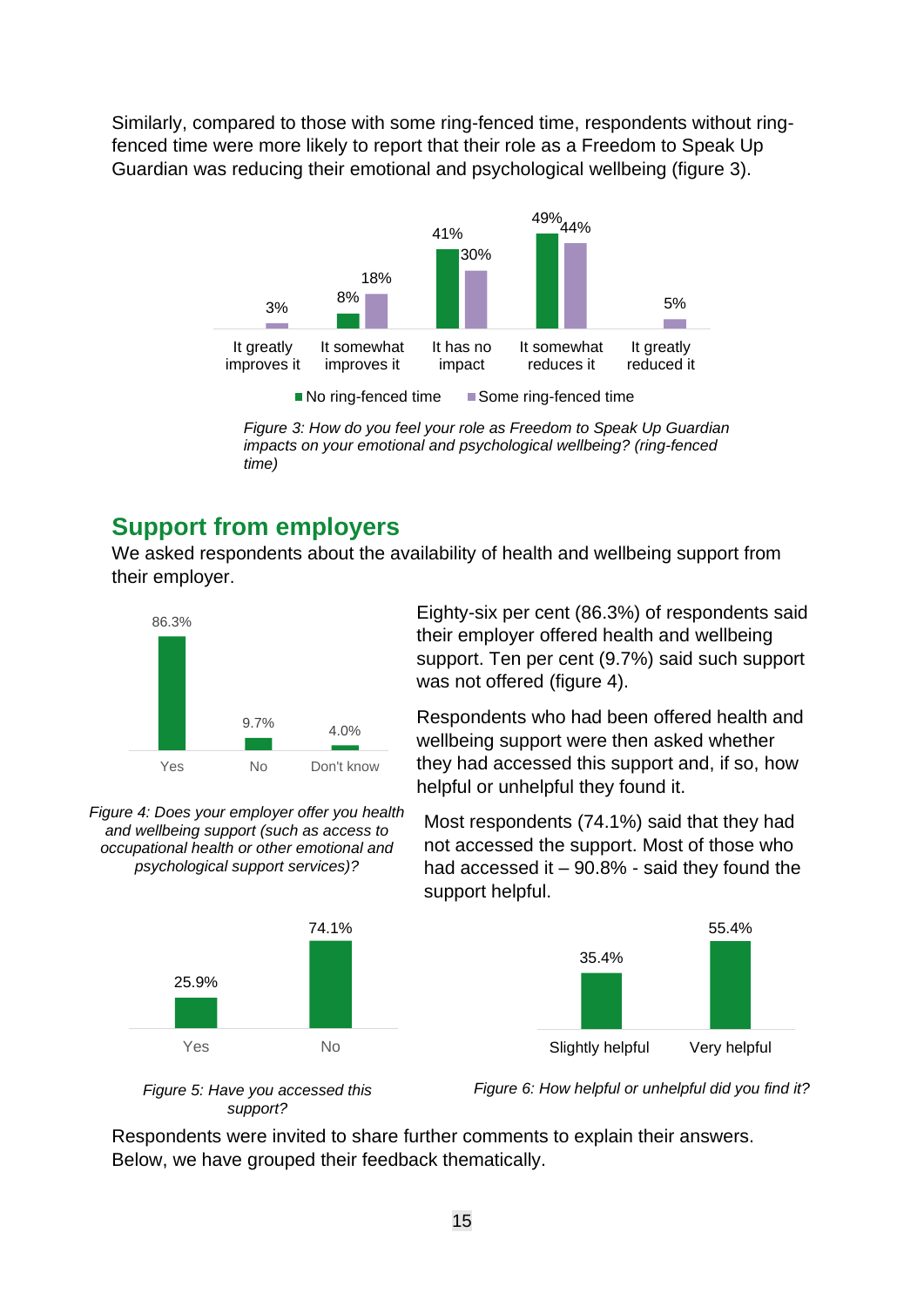## **The impact of the role itself**

Respondents described how the role was simultaneously rewarding and challenging. Respondents referred to their satisfaction from supporting workers and making a difference in their organisations. However, many also described the invariable impact on their emotional and psychological wellbeing.

*"Supporting others to speak up, supporting leaders and managers to learn how to encourage speaking up directly to them within their teams and seeing the gradual culture change really warms the soul!"*

*"Like most roles in the NHS, the role of Freedom to Speak Up Guardian is simultaneously very satisfying and sometimes stressful…"*

*"the offers for wellbeing are useful, sometimes though you cannot help but feel weighed down emotionally by the concerns raised and feel worried for others' wellbeing. This is, at times, hard to handle and can lead to increased stress and anxiety, no matter how good the support is, it doesn't take away those feelings. Good job I am a resilient individual and, on the whole, can cope."*

*"Some days what people tell me really hits home, and then others lift you. It's a balance."*

*"... the role both negatively and positively impacts on my health and wellbeing. Sometimes negatively due to the burden of risks and emotional/psychological charge I am left carrying and the frustration of trying to get anything done but it also positively impacts: nothing compares to doing a fulfilling role and seeing changes big or small and the impact on staff."*

*"On occasions, a speaking up concern can cause you to worry. On another day, when a staff member tells you how grateful they are for your support and how "I could not have achieved this without you," you feel very positive."*

Some respondents spoke about the frustrations resulting from misunderstandings of the Freedom to Speak Up Guardian role.

*…*

*"I have been questioned as to why I am involved…: "This has got nothing to do with Speaking Up". On each occasion, having explained why it does have something to do with Speaking Up, I have been able to get them to understand. But the process of defending my position cannot be done without some stress! I have [been] given protocols as to exactly how I will operate, which I have resisted as this compromises my independence… but this has also been stressful. Occasionally, I have been concerned enough… to… lose sleep over those cases."*

*"… although managers say they support Freedom to Speak Up I still hear comments like "the staff member will get what they want by speaking to Freedom to Speak Up". This does not discourage me but makes me more determined that staff have a voice."*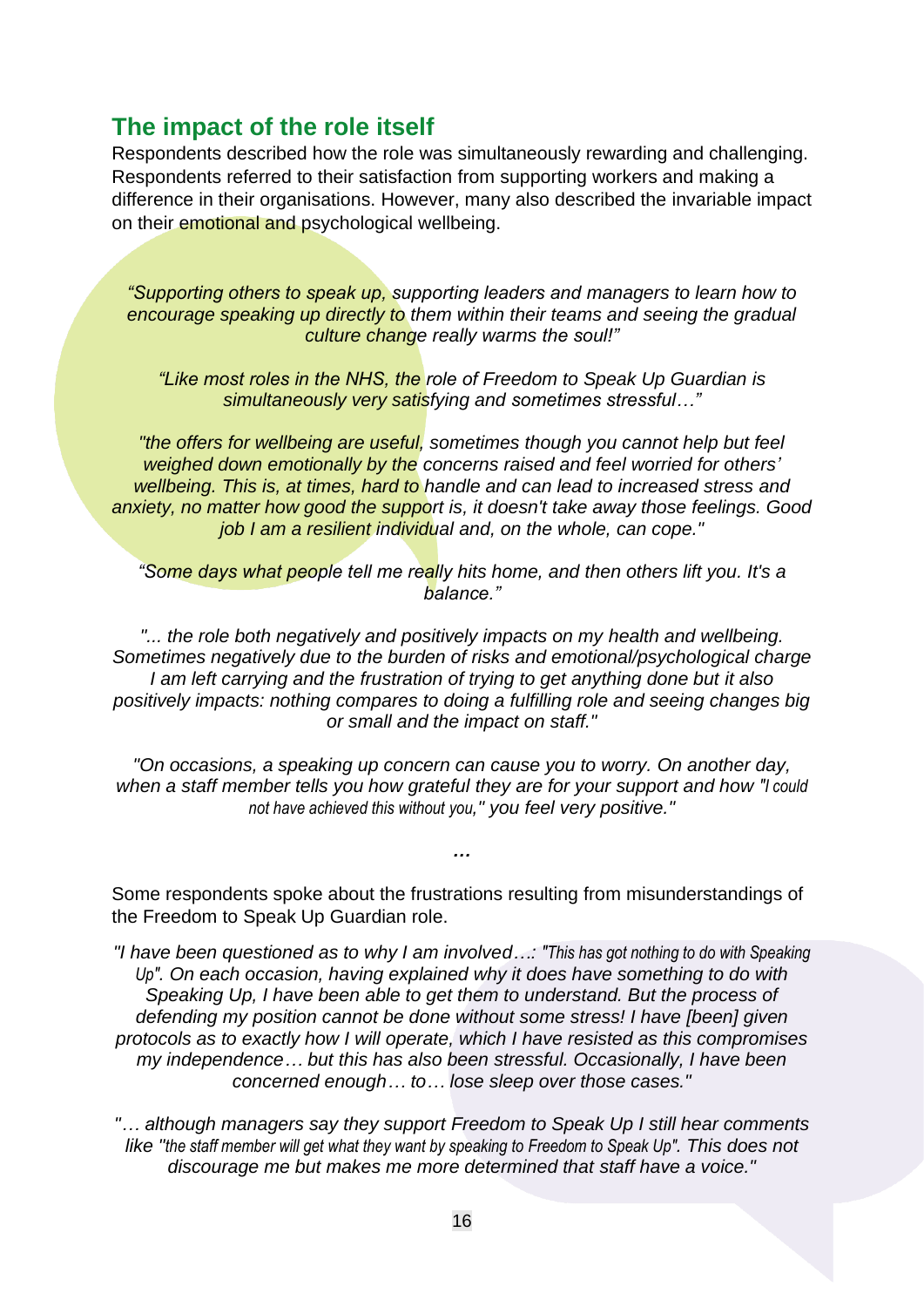Similarly, respondents mentioned the challenges when colleagues don't take speaking up matters seriously.

*"[It is] also worrying when concerns raised are not seen as a priority by some senior leaders, or not taken seriously."*

*…*

*…*

Many respondents mentioned how the role could feel lonely and isolating.

*"Being a Freedom to Speak Up Guardian can be lonely and isolating. This is due to the confidentiality you have to abide by. Standing by the ethics of confidentiality and not sharing any concerns raised."*

*"It can be a stressful, emotional and isolating role."*

### **The availability, use and effectiveness of support**

A common theme among the responses received was that support was available, though this was not the case across the board.

*"My employer regularly sends emails promoting wellbeing, yoga, and reflexology sessions. In addition, there are helplines for mental health support and a weekly newsletter to encourage people to share their experiences at work."*

*"It is difficult to deal with sometimes when you have distressing Freedom to Speak Up conversations at the end of the day or on a Friday afternoon when there are limited avenues to download or seek advice."*

*…*

While some respondents had accessed support, others noted that they had not needed it.

*"I can 'self-manage'."*

*"I can access support and have not yet felt the need to do so"*

*…*

Many respondents distinguished between general support offers and ones that were more direct and tailored (such as supervision, buddying and networks). Respondents reported that the latter was more practical, though not always available.

*"I have a psychologist for Supervision which is really important to work out how and why I have responded to speaking up in a certain way, what I could have improved on or done differently.*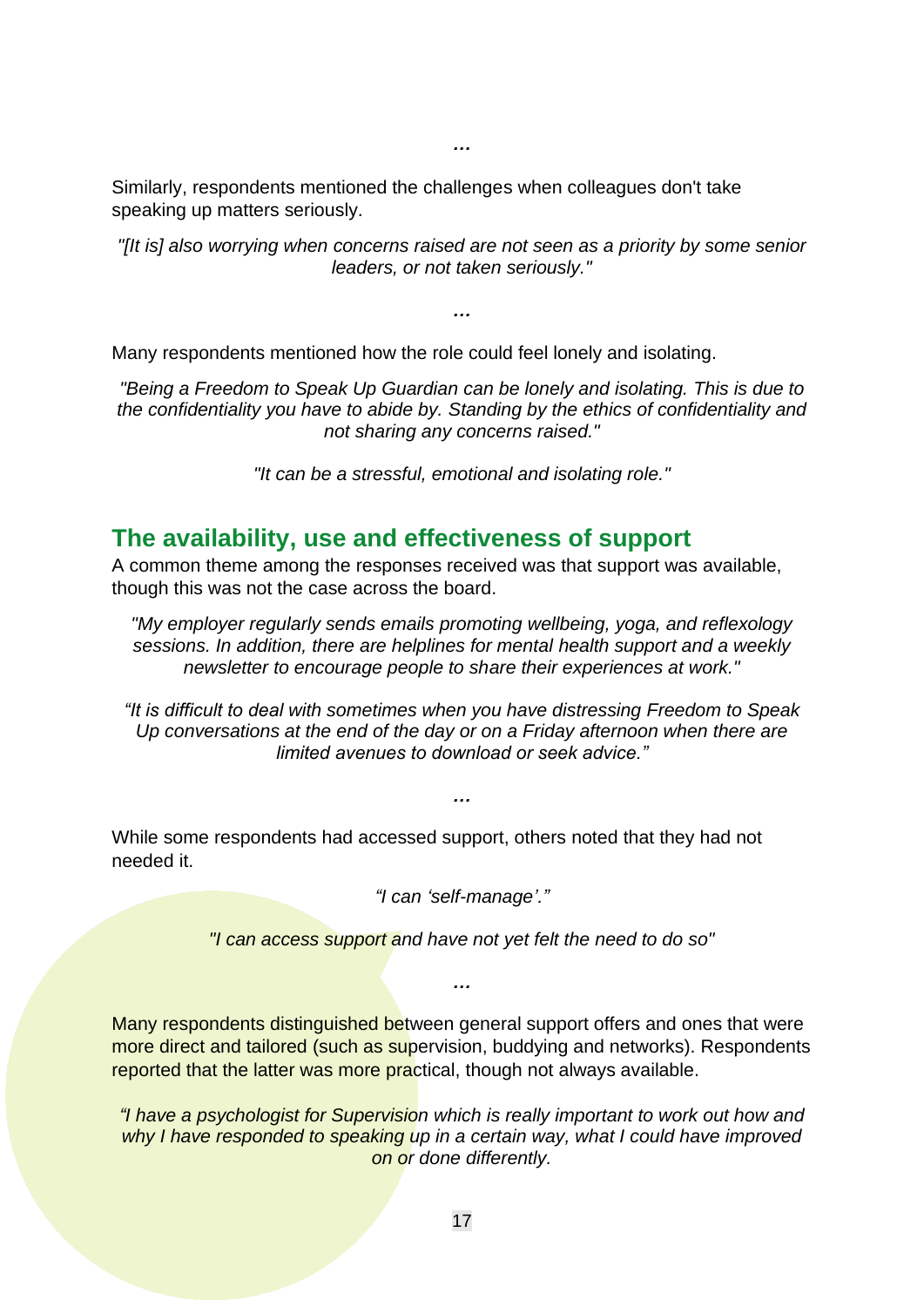*A safe, confidential space for Freedom to Speak Up Guardians is essential."*

*"Recognition of own support mechanism is more useful than a generic referral to Occupational Health. Self-support is accessed through the regional buddy and Clinical Supervision monthly session within own organisation provided by Safeguarding team."*

*"The support is not necessarily what I would find helpful... Supervision, where I could talk through concerns and challenges, would be far more useful, [but]... is not available."*

*"Peer support from other Guardians in the network and from a buddy is often more effective as they understand the challenges well."*

*"… all Freedom to Speak Up Guardians should have regular access to Clinical Supervision… Supervision or professional counselling provides a safe space to discuss the emotional pressures and helps build resilience."*

*…*

Some respondents spoke about the challenges of accessing support through their employer.

*"I am concerned about the potential conflict of interest in accessing emotional wellbeing support from inside my organisation."*

*"It is very difficult to access support internally when you feel so protective about colleagues' anonymity. Always thinking carefully about what the next word out of your mouth is going to be can be draining, so I don't access internal support."*

*"In our organisation, occupational health can only be accessed with a referral from your line manager... Therefore, I cannot access this service to discuss matters confidently. In the first instance, I would need to share my reasons with… [my line manager] to enable a referral."*

*…*

Respondents suggested potential ways to address these challenges.

*"Identifying supervision resources externally is hard and requires additional financial resources. One idea is for [the organisation] … to cooperate and offer support to a neighbouring guardian."*

### **Support from senior leaders and others**

Freedom to Speak Up Guardians do not work in isolation. Their ability to carry out their role effectively depends on the willingness of others to work together.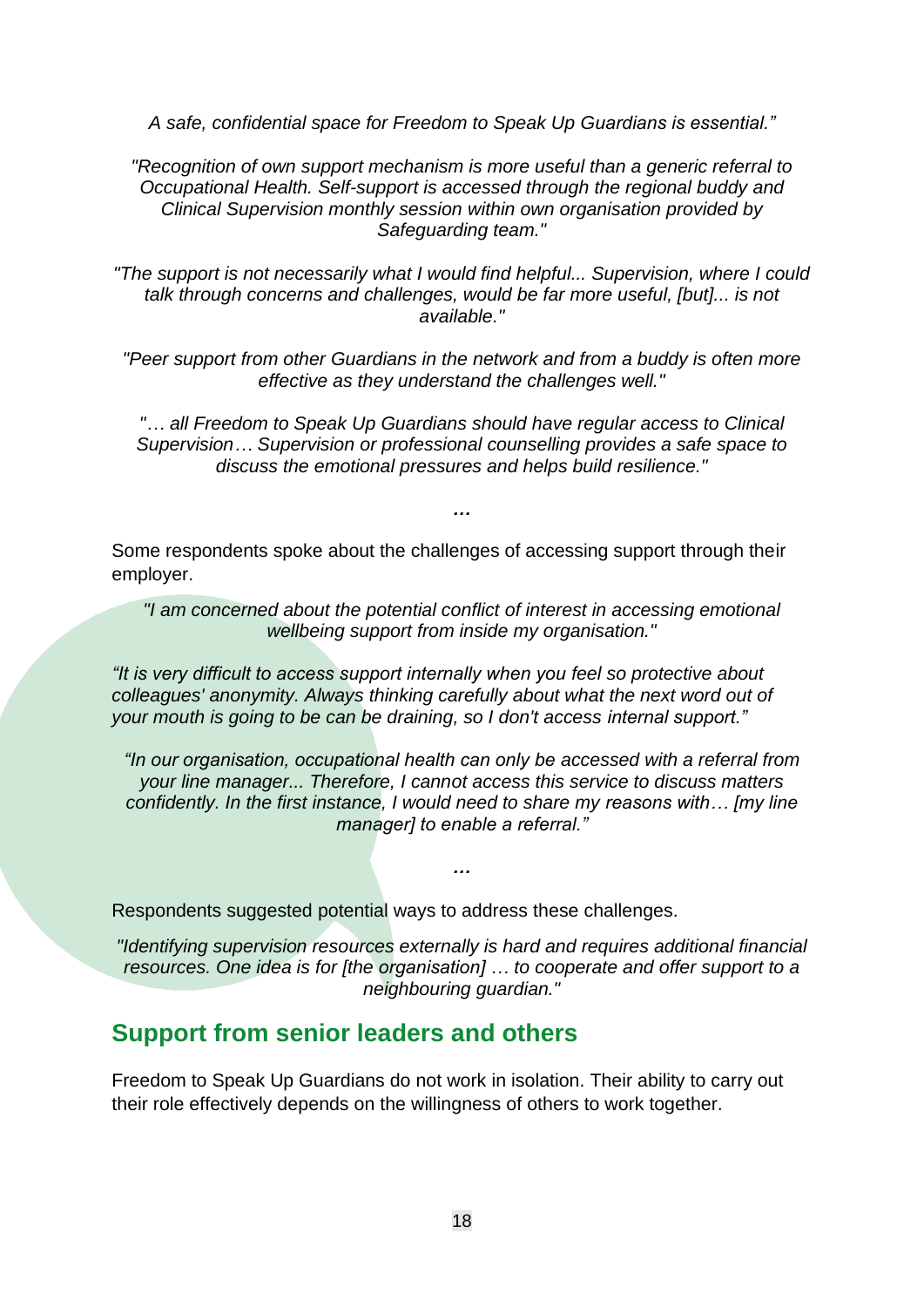Another theme in the respondent's feedback was the importance of support from leaders in organisations. Many respondents mentioned the positive impact of this support on their emotional and psychological wellbeing.

*"I feel my emotional wellbeing and mental health has not been impacted by the role, and I think this is because … [the organisation/s I support is] very supportive of me and keen to do whatever I need to help me achieve in the role."*

*"I receive regular 1:1 meetings with two executive directors.. and 1:1 meetings with the non-executive director. These are sufficient and supportive."*

*"I'm being praised for my work so far. I have gained positive feedback and reassurance I'm doing well from those I engage with and help, plus senior management. It's a positive and supportive space right now."*

*…*

However, many respondents reported that they did not have this support.

*"I feel the wellbeing of... guardians was overlooked by our senior management throughout the pandemic as we were not considered 'frontline workers', and the emotional impact upon us was underestimated and poorly understood, despite our speaking up numbers being very high and the emotional intensity overwhelming."*

#### **Ring-fenced time: amount of work**

Freedom to Speak Up Guardians should have ring-fenced time to effectively carry out their essential role. Under two-thirds (65.6%) of those responding to our latest survey said they had ring-fenced time to carry out their role, down from 70.3% in 2020. Please see our preceding [report](https://nationalguardian.org.uk/2022/03/31/2021-ftsu-guardian-survey/) for further information.

Some respondents spoke about the demands on the role and its impact on their wellbeing. Similarly, some respondents reported not having the time to utilise support.

*"… Being continuously on call is cumulatively the most stressful part of the role – this particularly applies if only one person is doing it for a whole Trust."*

*"There is not enough time to access wellbeing support. This should be offered as ring-fenced time."*

*"It's just a lot of work to do in a short space of time and whilst they say there's no expectation to work outside your hours the reality is that it will be hard not to"*

*"Don't have the time to get through the work and seek support for the impacts of undertaking the work on me."*

### **Response from the National Guardian's Office**

Freedom to Speak Up Guardians' health and wellbeing needs should be identified, assessed and met so that they can effectively and sustainably provide a vital,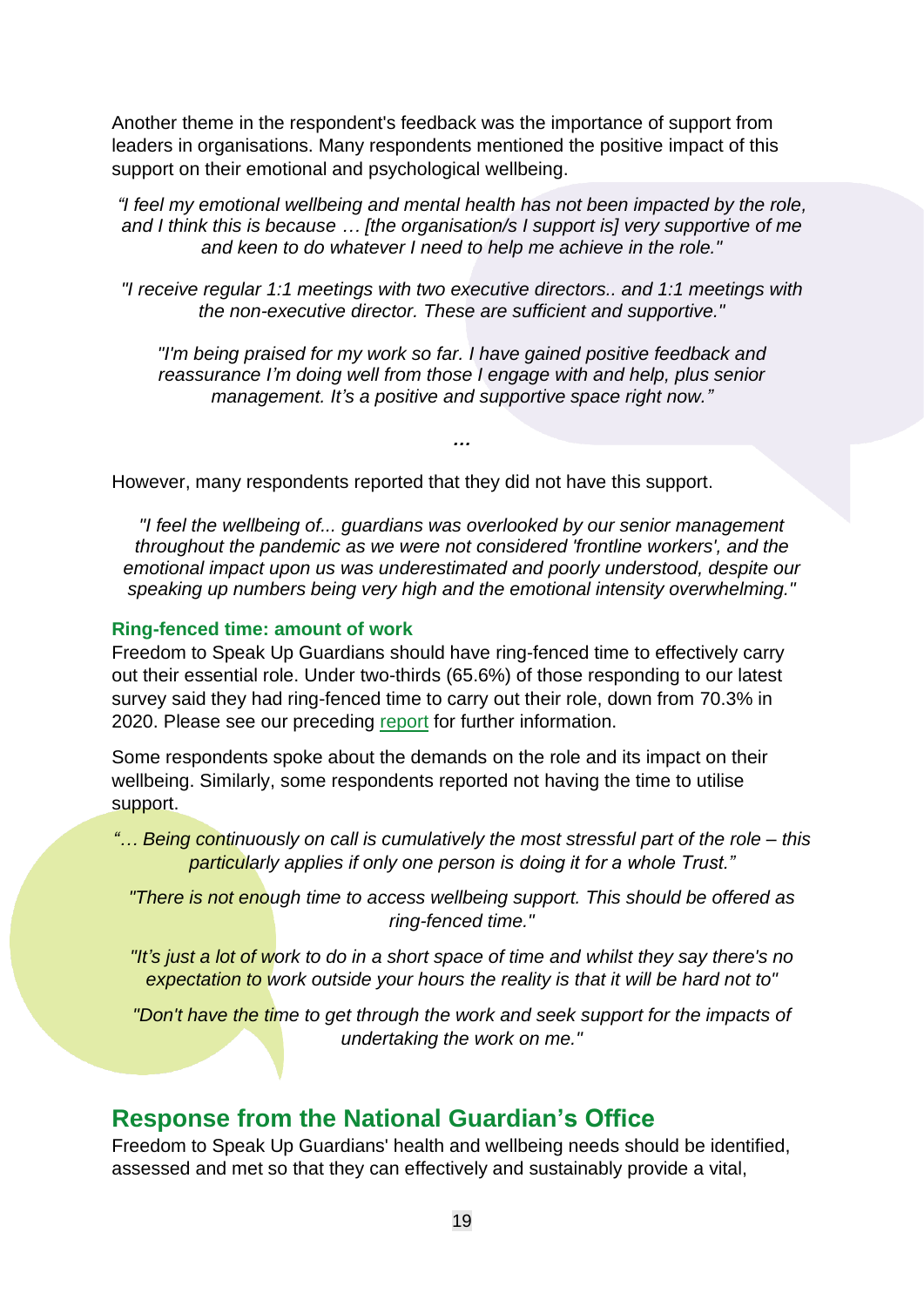additional route for workers to speak up and work in partnership to bring about culture change.

- The National Guardian's Office has called for Freedom to Speak Up Guardians to have sufficient ring-fenced time to carry out their role.
- In association with Health Education England, we have launched the third and final module of our [Freedom to Speak Up eLearning](https://www.e-lfh.org.uk/programmes/freedom-to-speak-up/) package. This module is designed for leaders at all levels to help them foster a speaking up culture in their organisations, including improving understanding of and support for the Freedom to Speak Up Guardian role.
- We have worked with NHS England and Improvement on the development of *Freedom to Speak Up for the NHS and organisations delivering NHS services*, which offers guidance to leaders on, among other things, effective support for the Freedom to Speak Up Guardian role.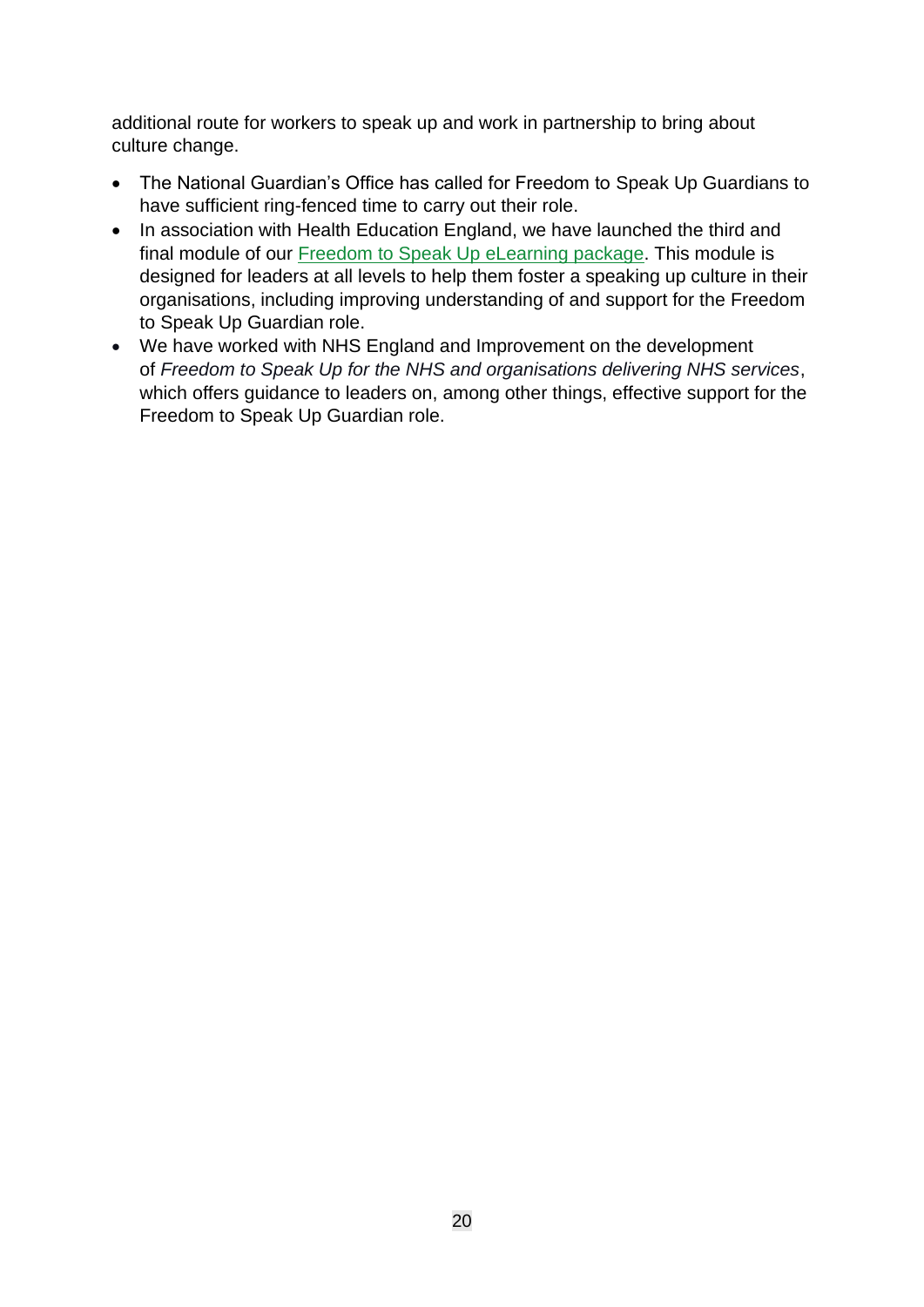# <span id="page-20-0"></span>**Support and resources from the National Guardian's Office**

The National Guardian's Office provides a range of [support and resources](https://nationalguardian.org.uk/for-guardians/) for Freedom to Speak Up Guardians, including:

- Regular webinars on topical issues to share learning and provoke discussion.
- Guidance documents to help understanding of the practical elements of the Freedom to Speak Up Guardian role.

We asked respondents how helpful they found this range of support and resources.

The following three items attracted the most positive ratings:

- 93.1% of respondents said that the fortnightly bulletins for Freedom to Speak Up Guardians was very or slightly helpful
- 89.8% of respondents said that the guidance documents from the National Guardian's Office were very or slightly helpful
- 89.6% of respondents said the National Guardian's Office website was very or slightly helpful



Please see the figure 7 below for a further breakdown.

63.4%

 $\blacksquare$  Very helpful  $\blacksquare$  Slightly helpful  $\blacksquare$  Neither helpful nor unhelpful  $\blacksquare$  Slightly unhelpful  $\blacksquare$  Very unhelpful

*Figure 7: How helpful or unhelpful do you find the following from the NGO*

• The item that attracted the least positive ratings was the workplace assistance programme arranged and offered by the National Guardian's Office to Freedom to Speak Up Guardian.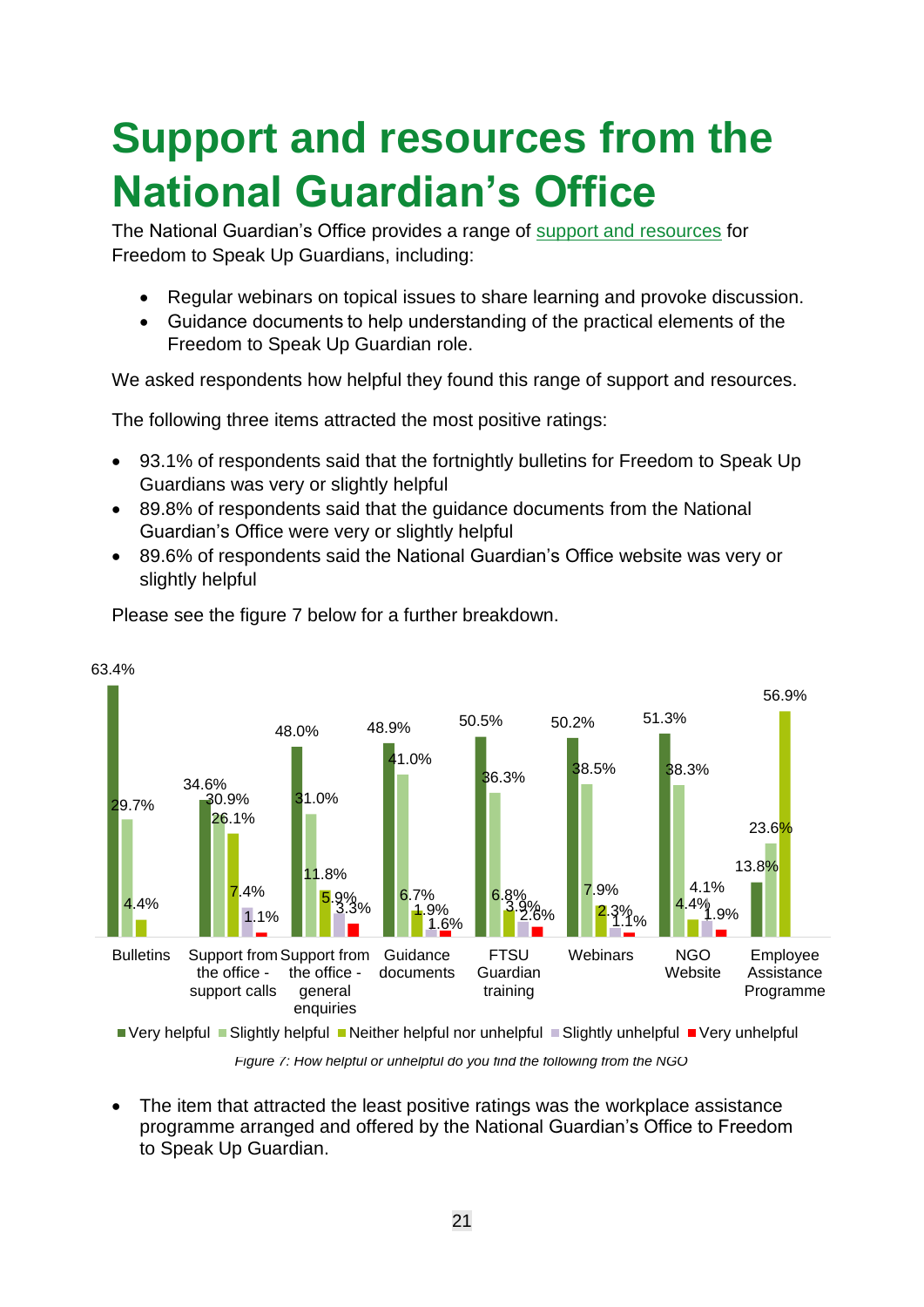- Most respondents (56.9%) said they found the employee support programme neither helpful nor helpful.
- The qualitative comments from the survey indicated that many respondents had not heard of the service and were unaware of how it could help and support them in their role as Freedom to Speak Up Guardian

#### **Ring-fenced time**

Responses varied depending on whether respondents had ring-fenced time.

Compared to respondents without ring-fenced time, a greater proportion of respondents with ring-fenced time said they found the support and resources very or somewhat helpful.

The variation in responses was smaller regarding items such as the bulletins and the website. However, the divergence was starker for items like webinars, general enquiries and support calls, where a greater proportion of respondents answered 'not applicable'.



*Figure 8: How helpful or unhelpful do you find the following from the NGO: percentage of respondents who answered, 'very helpful' or 'slightly helpful'.* 

The results may reflect that utilisation of support and resources, such as webinars and support calls, often require more time than receiving and reading bulletins and accessing resources on the National Guardian's Office website, which respondents without ring-fenced time may be less likely to have spare. This was also indicated in some of the comments shared by respondents:

*"It is incredibly difficult to read all the literature and guidance documents as I do not have protected time for my role."*

*"I've had little time to engage with you or your website regularly due to my workload, and only employed in this new role part-time."*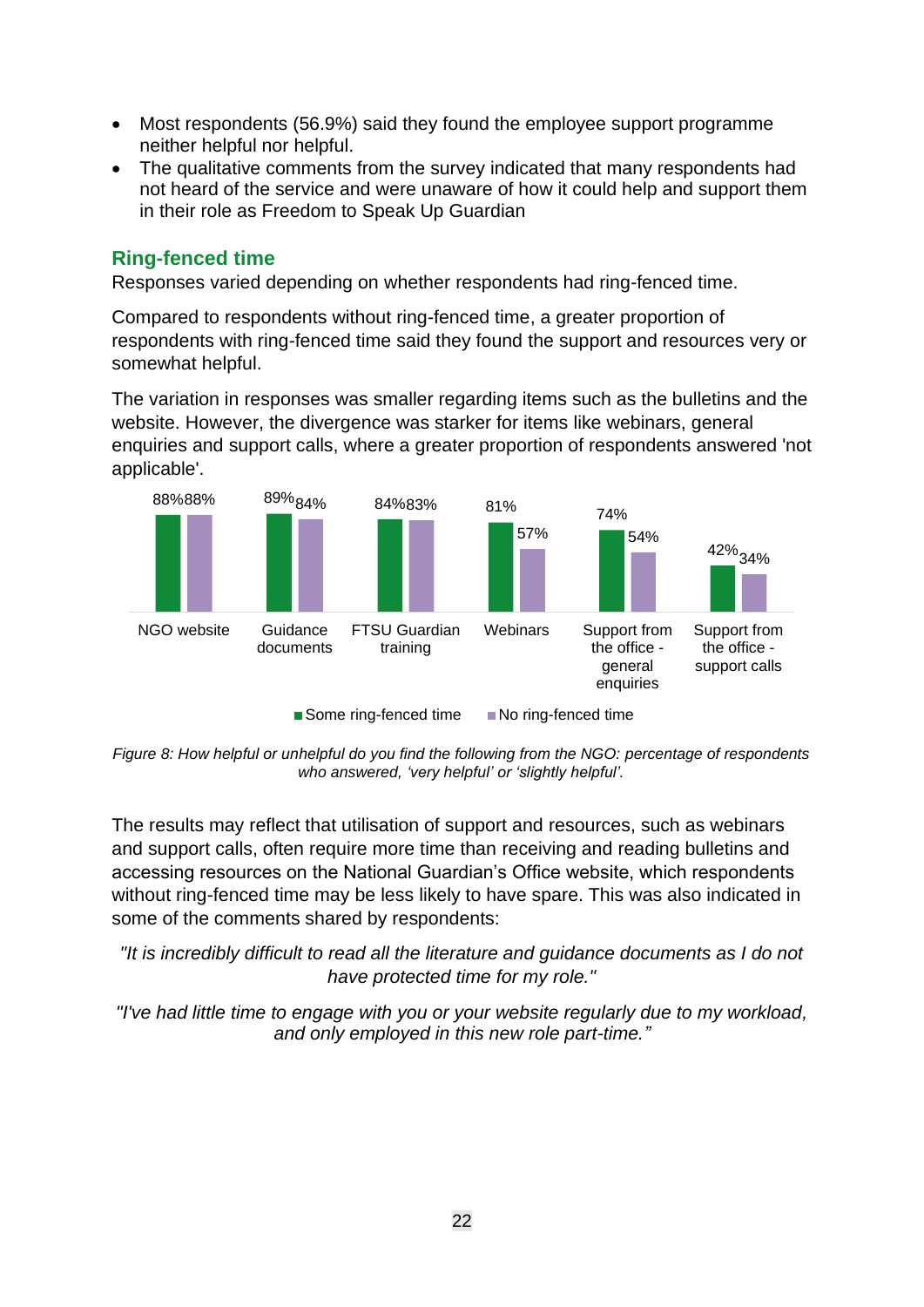Respondents were invited to share further comments to explain their answers. Below, we have grouped their feedback thematically.

# **Training for Freedom to Speak Up Guardians**

Respondents provided feedback on the training they received from the National Guardian's Office. Some respondents said the training was helpful, though many said it could be improved.

*"I feel the training… was helpful."*

*"I am unsure whether it equipped me for the role. I think more real-life examples of speaking up and how to support would be helpful. I think refresher training via the NGO would also be helpful."*

*"I would like to receive more training from the NGO and more continuous development by looking at case studies."*

*"it was a good start… [with] a good presenter. However, it was nowhere near as detailed as I thought it would be… [T]here were two case studies…. [but] these were not relevant."*

*…*

The National Guardian's Office adapted its training in response to the COVID-19 pandemic, and the impact of this was reflected in the feedback from some of the respondents.

*"I feel that the original Guardians training was extremely helpful. However, I am unsure that the short virtual introductory sessions would provide the relevant information for guardian update training."*

*"Due to Pandemic did not receive the full induction – only had a short half-day induction – would welcome more when… possible."*

*…*

Respondents also shared suggestions regarding training for Freedom to Speak Up Guardians.

*"I would like very advanced training on how to deal with queries. Also, we need to be offered Mental Health First Aid and other wellbeing training as Guardians."*

*…*

# **National Guardian's Office communication and engagement with Freedom to Speak Up Guardians**

Respondents stated that the fortnightly bulletins and Lunch & Learn webinars for Freedom to Speak Up Guardians were informative and a good way to stay connected. However, some noted that the topics covered in the webinars were more useful than others.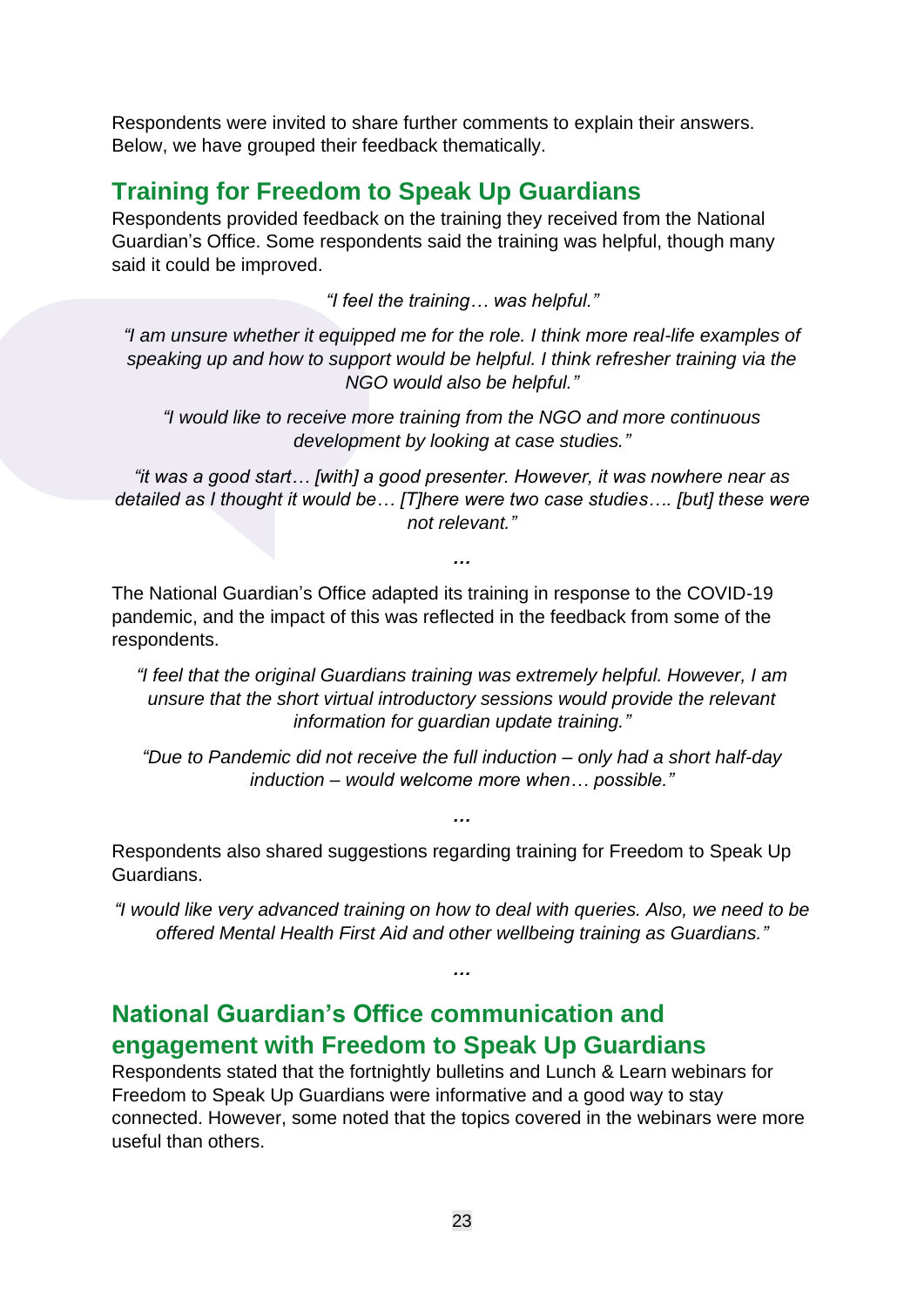*"The bulletins and webinars are really good at ensuring we are in touch and up to date with what is happening."*

**…**

Respondents commented on the value of measures to reach all Freedom to Speak Up Guardians.

*"The recorded webinars are helpful as sometimes it is hard to attend live."*

*…*

Respondents welcomed the NGO's revamped website, launched in 2021. However, many respondents noted areas for improvement, including navigation and maintenance of the website.

*"I use the website regularly, but I don't always find it easy to find what I'm looking for."*

*…*

Respondents also mentioned the responsiveness of the NGO and its general engagement with Freedom to Speak Up Guardians.

*"I am pleased at the responsiveness of the NGO to feedback from Guardians – new items have been added to the website, and the data collection protocols have been much improved as a result."*

*…*

However, respondents noted areas for improvement in this regard.

*"Freedom to Speak Up Guardians are often the last to know or find out."*

*"I don't think the engagement and consultation are there."*

*…*

Several respondents mentioned that they were not aware of their ability to access the workplace assistance programme arranged by the National Guardian's Office.

# **The effectiveness of National Guardian's Office support for Freedom to Speak Up Guardians**

Respondents commented on the responsiveness/effectiveness of the support and resources from the Office.

*"The office has been helpful with queries around submitting data…[..]… I have always received great communication.*

**…**

However, many said that this was an area for improvement. Broadly, this feedback fell into four areas:

• NGO responsiveness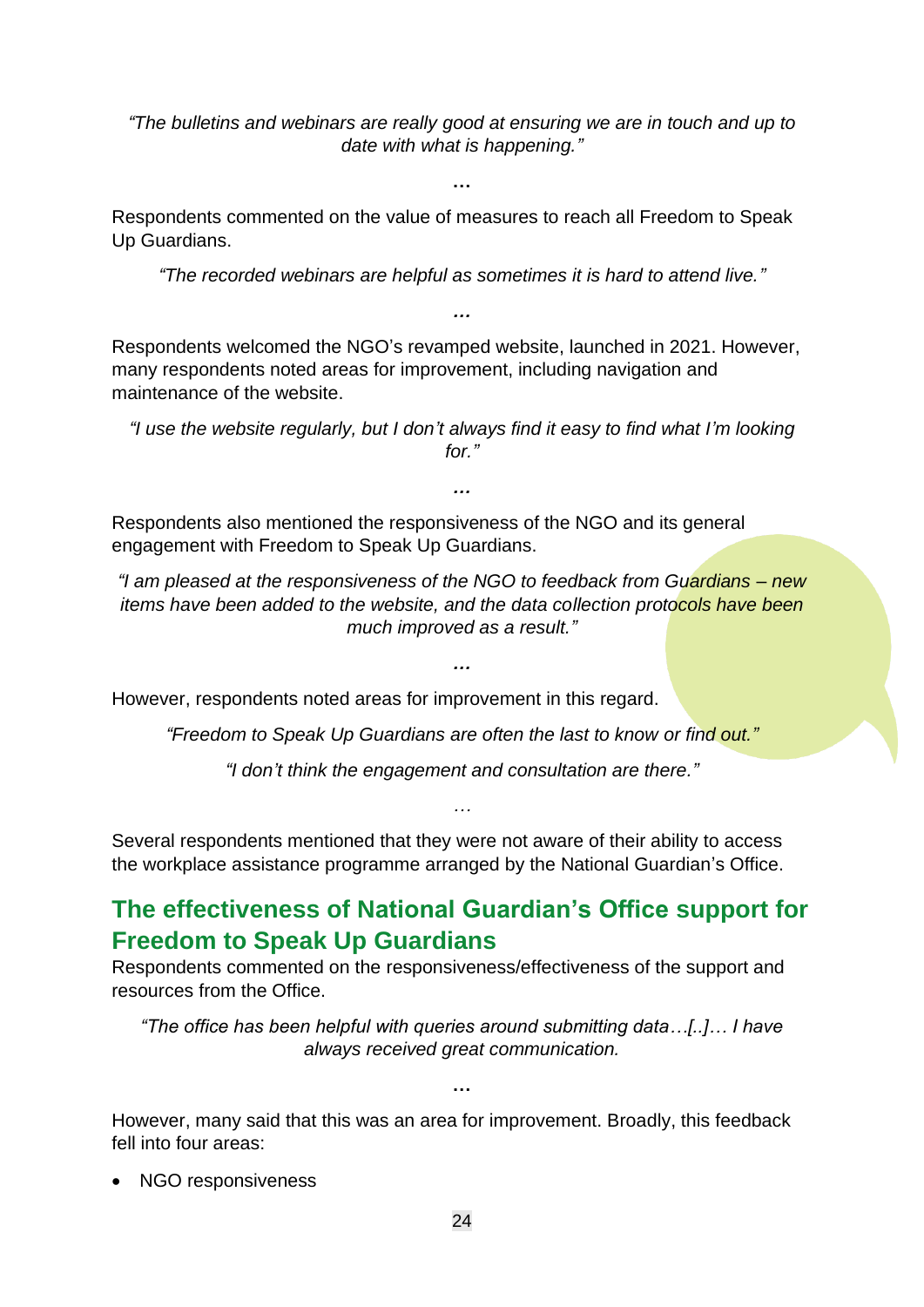- Practicality of support from the NGO
- Availability of guidance, including on stepping down
- Universality of the NGO's focus

*"The office response time can sometimes be slow, which is frustrating if it is a quick question/query."*

*"When a Freedom to Speak Up Guardian contacts the NGO, they are usually asking for urgent support – to get a response that says you may respond within three weeks is not helpful."*

*"Some guidance/advice could do with being pinned downed more carefully; it can be a little too ambiguous."*

*"I asked a question... I ... did not get a response."*

*"There isn't guidance for how Freedom to Speak Up data is handled when a Guardian leaves their organisation."*

*"I think everything still assumes an NHS environment. As a Hospice, that is not always applicable."*

*…*

### **Improvement suggestions**

Respondents shared suggestions for improvement.

*"It is difficult to find the section for confidential guardian information. It would be far better to have a sign-in section - that may be linked to the portal - that allows access to all the information."*

#### **…**

# **Response from the National Guardian's Office**

We have acted in response to feedback from Freedom to Speak Up Guardians, including the following:

- We developed a password-protected area of our website for Freedom to Speak Up Guardians only to access wellbeing and development resources. The resources pages include a newly designed Freedom to Speak Up Guardian logo and associated communications resources.
- We updated our auto acknowledgement to emails, and since March 2022, we have started monitoring and improving our response times for enquiries.
- We have promoted the workplace assistance programme offered to Freedom to Speak Up Guardians.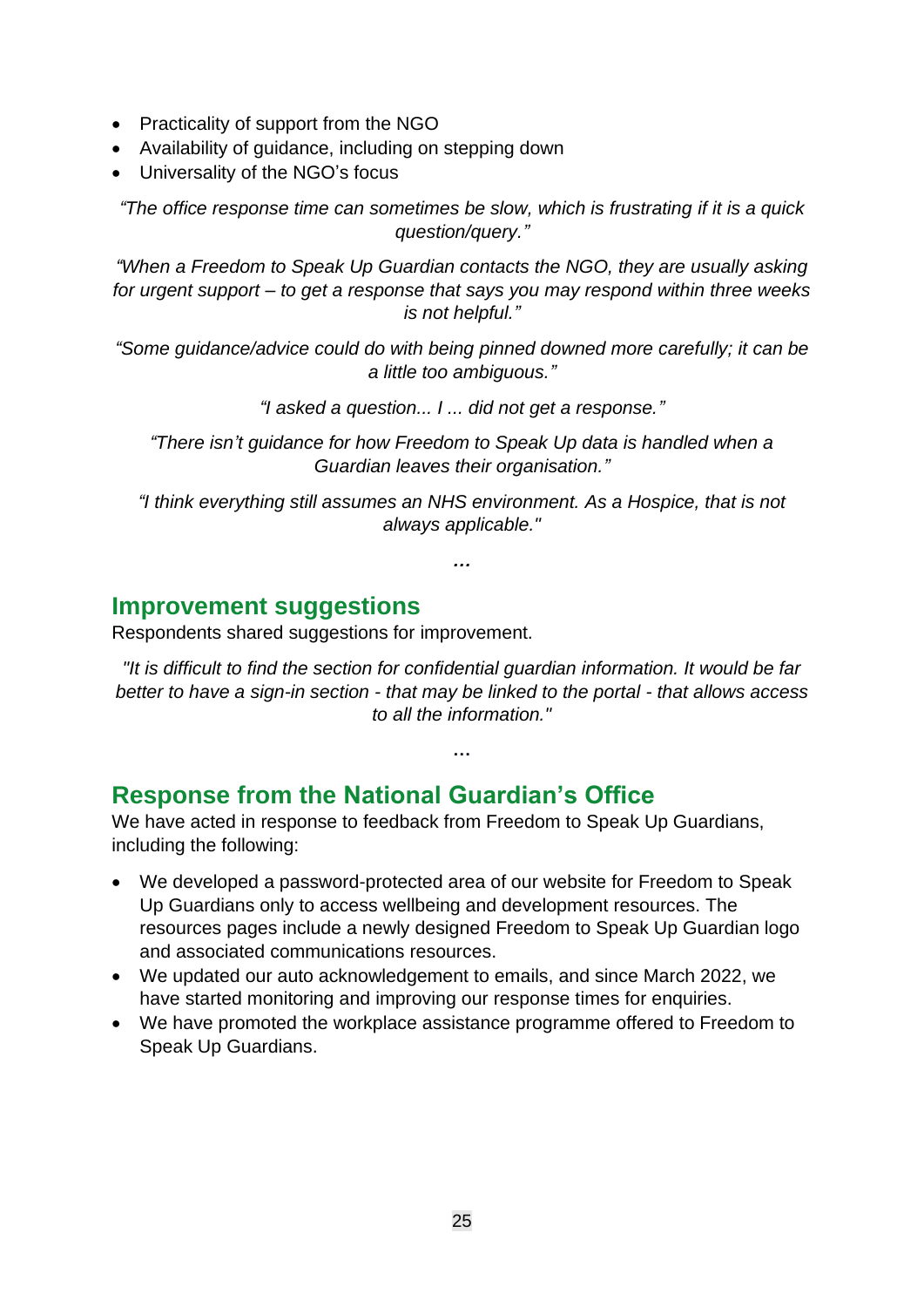# <span id="page-25-0"></span>**Freedom to Speak Up Guardian Networks**

Freedom to Speak Up Guardians are expected, as part of the role, to join and participate in regional and national network meetings with other Freedom to Speak Up Guardians.

These meetings seek to provide the following:

- Peer support and networking
- Sharing of learning, ideas, challenges, and successes in a confidential environment
- Being informed about and inputting into NGO plans
- Contributing to and furthering the Freedom to Speak Up agenda

We asked respondents how often they had attended networks meetings:

- 87.0% of respondents had attended at least one meeting
- 50.9% of respondents saying they had attended three or more meetings

Over a fifth of respondents (21.1%) with no ring-fenced time to carry out their role reported that they had not attended any meetings. In comparison, 9.1% of those with ring-fenced time had not attended any meetings. Similarly, a smaller proportion of respondents with no ring-fenced time said they had attended three or more meetings (39.4%) compared to respondents with ring-fenced time (57.2%).





Of those who attended at least one network meeting, 88.2% agreed or strongly agreed that the meeting(s) were helpful. Only 2.9% of respondents disagreed or strongly disagreed.

Respondents also shared their views about how well network meetings met their aims and objectives.

In four out of five areas identified, over half of respondents said the network meetings were very effective. Thirty-six per cent (36.2%) of respondents said the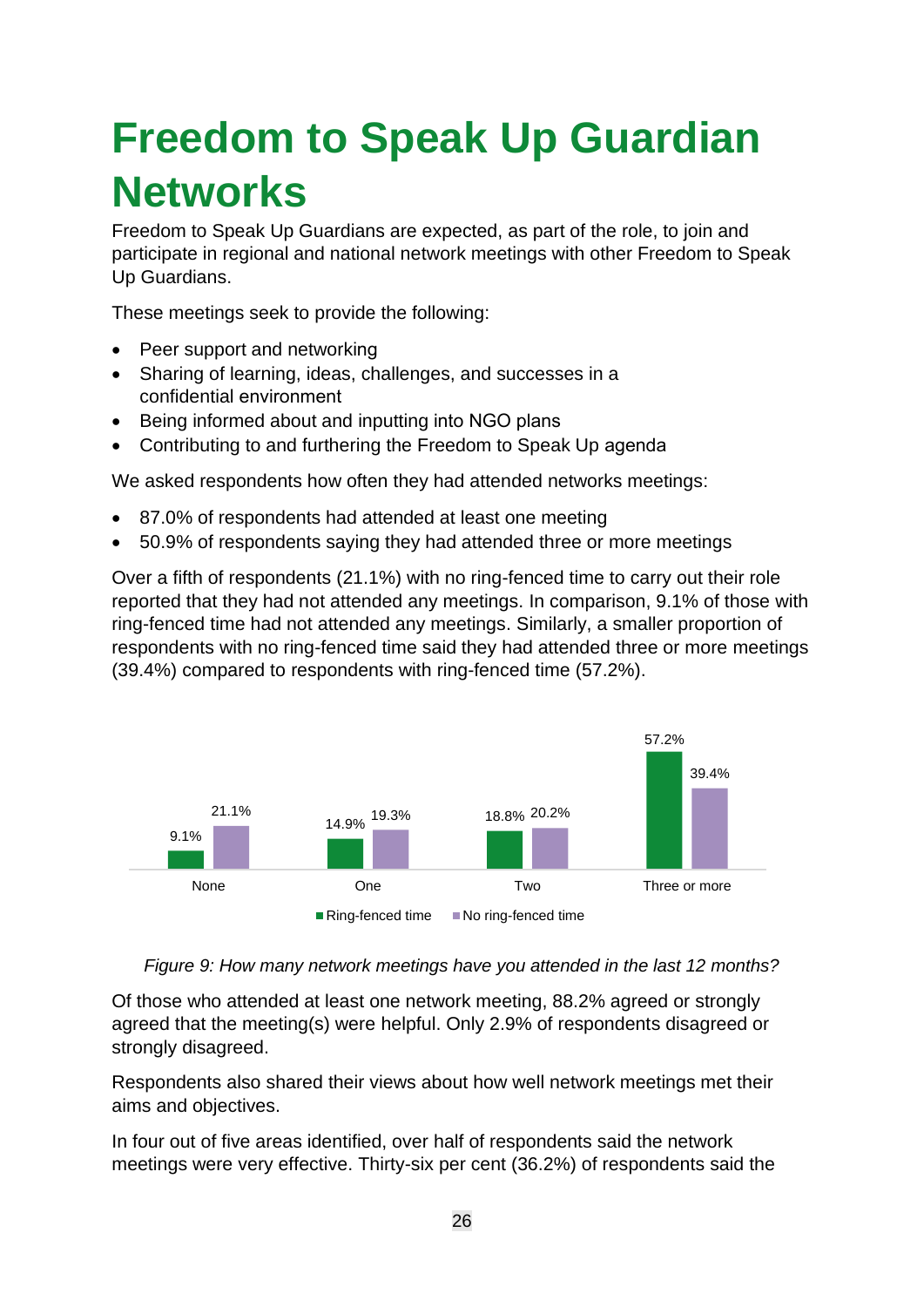

meetings were effective (very or slightly) in providing an opportunity to engage with the National Guardian's Office.

*Figure 10: How effective was the network meeting(s) for…*

#### **Organisation type**

A larger proportion of respondents supporting NHS trusts found network meetings very or somewhat effective in most of the areas identified compared to respondents supporting other organisation types (figure 11, below). The only area where this was reversed was when it came to the effectiveness of network meetings in providing an opportunity to engage with the National Guardian's Office. In this regard, 83.9% of respondents supporting other organisation types agreed the network meetings were very or somewhat effective compared to 74.1% of those who supported NHS trusts.



*Figure 11: Somewhat/very effective responses by organisation type*

Respondents were given the opportunity to provide further comments about network meetings.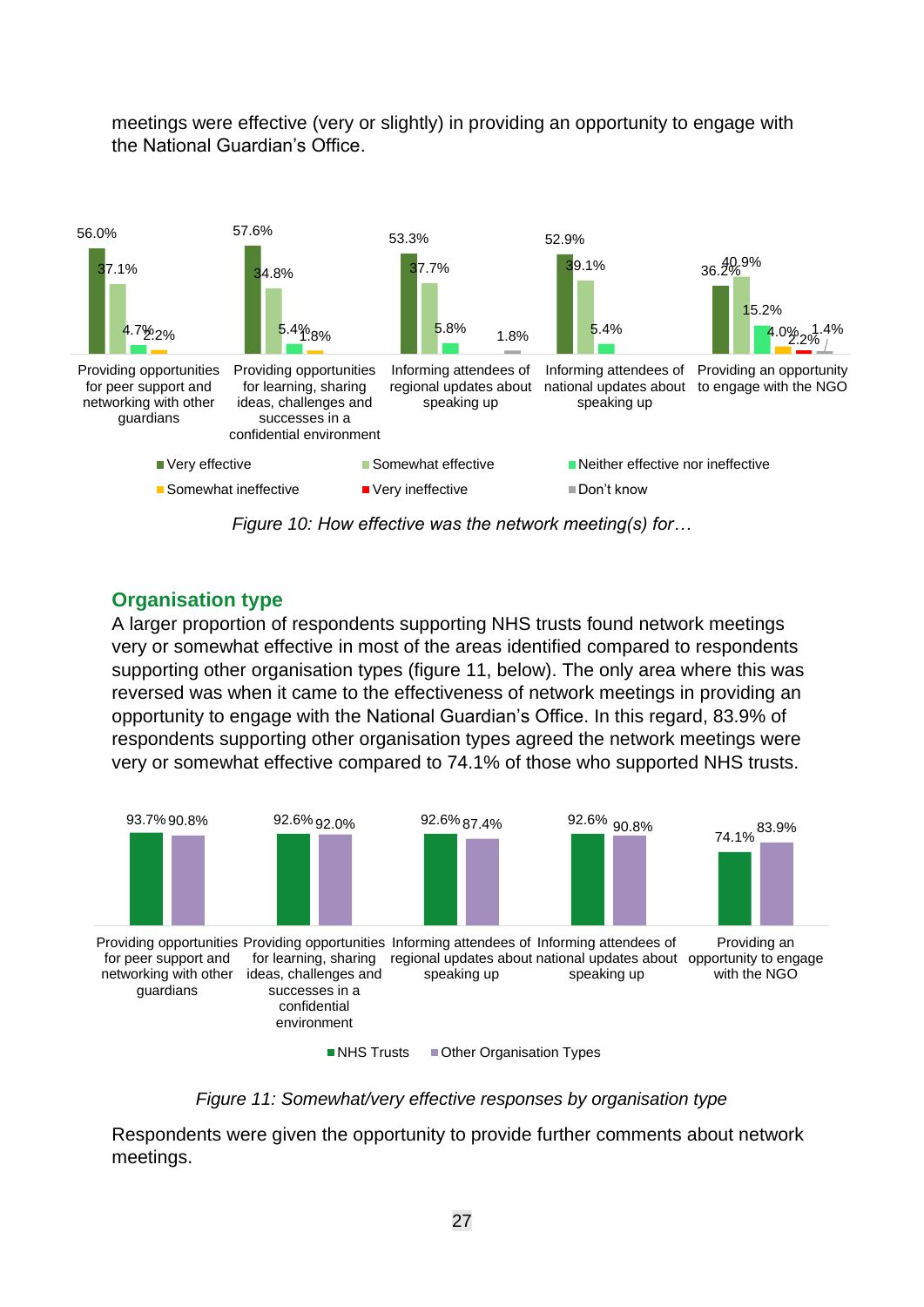# **The impact of Freedom to Speak Up Guardian networks**

Feedback highlighted the importance of these meetings to Freedom to Speak Up Guardians, including in the following areas:

- engagement and networking
- information sharing, learning
- peer support
- case handling

*"The meeting has provided the opportunity for networking, sharing ideas and supporting each other."*

*"I don't know what I'd do as a Guardian without the networks. It's a crucial forum for support and guidance."*

*"It is really helpful when other Guardians (particularly experienced ones) prioritise these meetings -it provides valuable learning opportunities for new guardians in post."*

Many respondents mentioned how the role can be isolating and lonely and how the networks are invaluable for support. Respondents also referred to the importance of network meetings as a safe, confidential space.

*…*

*"These meetings are essential lifelines for Freedom to Speak Up guardians whose roles are often quite isolated... ."*

*"Being a Guardian can sometimes feel quite an isolating role - being part of the network makes it feel like you're part of a team with similar experiences who can support each other."*

*…*

Many respondents praised their peers in their networks.

*"I find the community spirit and openness helpful, the sincerity of each individual."*

*"Our Chair... is fantastic."*

*"We have established a very strong, effective, supportive and collaborative group. There is always someone ready and willing to offer help and guidance."*

*…*

Respondents also commented on the network opportunities to engage with the *National Guardian's Office, including how this could be improved.*

*"… it was very helpful to have someone from the office attend."*

*"The most useful elements are the discussion of issues … presentations from the NGO and other organisations for information or as case studies and the ability to ask questions."*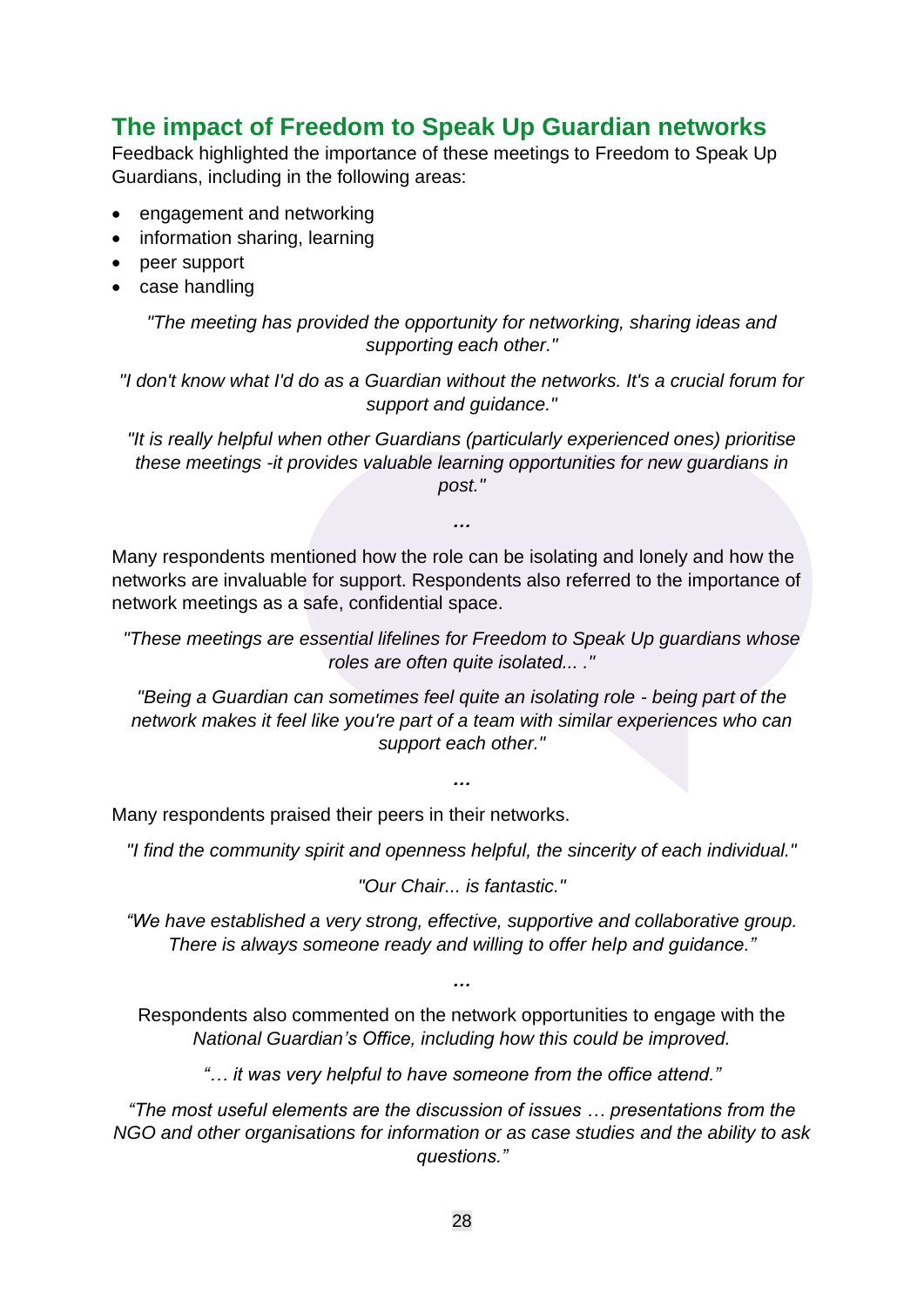*"Due to the recent changes within the NGO, there has been limited input from them."*

*"Information provided by regional NGO colleagues tends to be what has already been received via the Bulletin. It might be helpful to understand any cases they have supported or talk through some case studies."*

*…*

# **Planning and running of network meetings**

Respondents commented on the planning and running of network meetings.

*"Meetings are really … well run ... ."*

*…*

Many also shared feedback on how this could be improved.

*"I also feel more structure would be helpful - often minor points can be discussed, at length, without any resulting decisions or actions."*

*"In terms of sharing of learning, more time could be given for engagement, e.g. active participation after a presentation, so probably having fewer items on the agenda to allow meaningful discussions would be helpful."*

*"…earlier announcements of dates… ."*

*"It's a little nerve-wracking to attend at first - I would find it super helpful if there was a guardian mentor appointed for me rather than leaving it to newly appointed Guardians to approach people."*

*"It would be helpful if they are recorded so that they can be accessed afterwards."*

*…*

Some respondents said that they had not always been invited to attend or were aware of the dates when network meetings were taking place.

*"I have not been invited to these meetings but would much like to attend."*

*"NGO could provide regional chairs with updated contacts list for Freedom to Speak Up guardians in the area ensuring that all guardians are linked into the correct region."*

Several comments highlighted the pandemic's impact on their engagement with their networks, particularly the move towards virtual meetings. Many welcomed the move towards virtual meetings, remarking how it has made it easier for peers to engage. At the same time, several respondents mentioned that they missed in-person meetings.

*"Easier to attend them online as would struggle to attend if needed to travel although maybe one face-to-face a year would be good once permitted to improve networking."*

*"Due to Covid, we had to move to virtual meetings. This has helped with the*  engagement and regularity of the meetings and, therefore, the peer support. It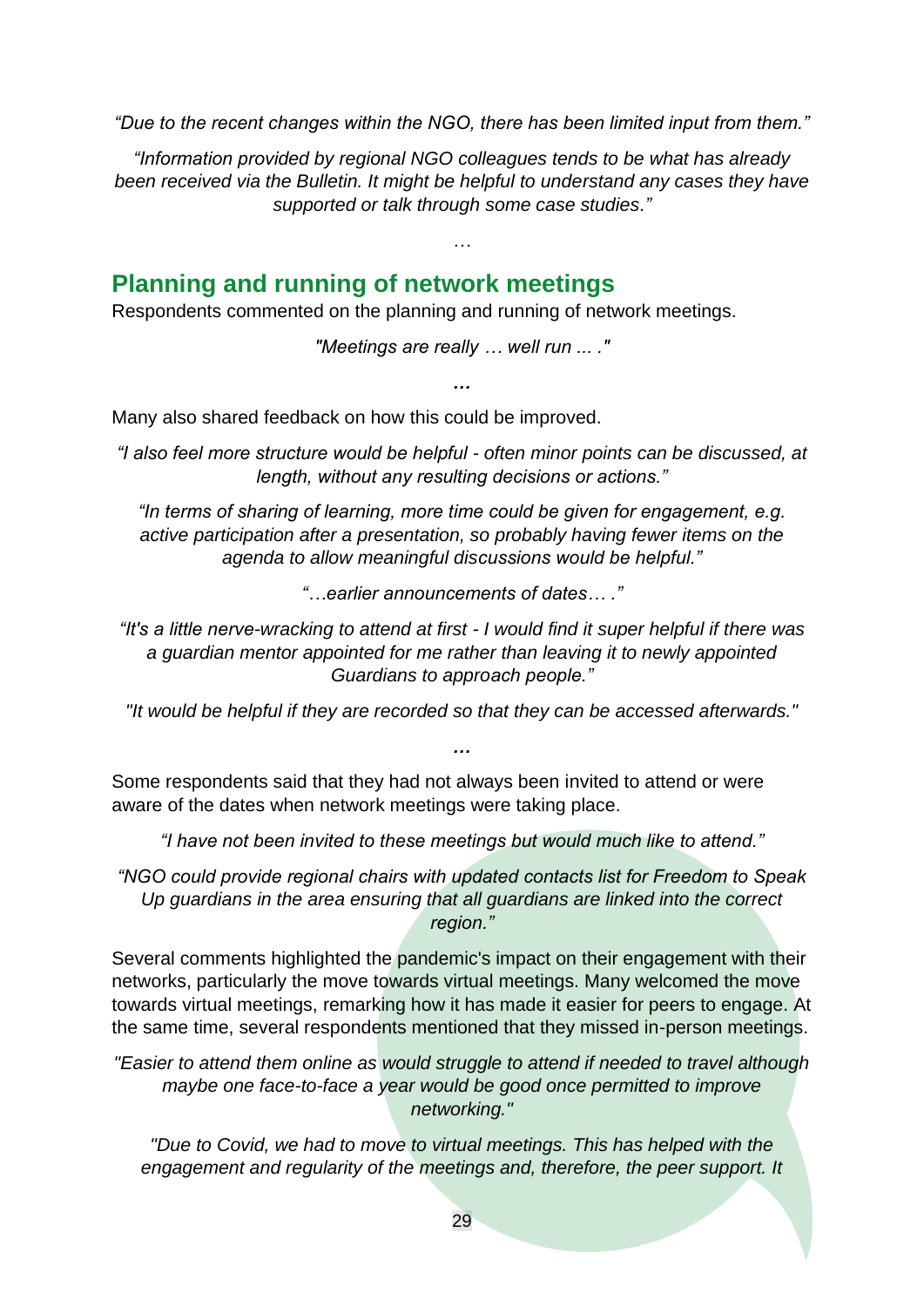*would, however, still be great to see each other face to face once or twice a year, as conversations flow far better when you are in a room together."*

*"Doing online meetings means that peer support is dramatically affected."*

*"I think whilst things are online, it's difficult to network well as it can sometimes feel like there are friendship cliques but nothing I can't cope with. In-person, I would approach people to chat but can't do this in the same way and not sure we can do more than share small talk. So many members don't make any effort to engage, so it's difficult to hear other voices or views and to be a newbie I'm conscious that people don't know me yet, and it may seem strange for them to answer my questions or trust me."*

Some commented that they didn't always have time to engage with their networks.

**…**

*"It would be great to have dedicated time to attend these network meetings as I have found them incredibly informative and supportive. However, I don't feel the Guardian role is fully recognised by Trust leaders as there is much more to it than just casework."*

*"I have a very busy schedule in my full-time job, and as there has been such a staff shortage, it is very difficult to get time allocated for the Freedom to speak up role."*

Some respondents noted that the meetings focused on particular organisation types.

*…*

*"I am a Freedom to Speak Up Guardian .... not [in] a Trust. I find much of the info is understandably biased towards acute trusts."*

*"I find the specific hospice network meetings most beneficial as the issues and challenges are similar. I did not find the regional network meetings helpful as the organisations were much bigger, and there were staff members/teams responsible for this."*

*…*

Some respondents said that networks and meetings are not always inclusive.

*"The… network is starting to become … 'cliquey' and … non-inclusive."*

*"I attend the meetings for my learning but often do not find them a pleasant experience. The more 'established' Guardians dominate the discussions, and I feel they can be quite patronising to the newer Guardians… In addition, I feel my views and comments are not valued by the network - often comments aren't even acknowledged."*

*"I feel most vocal attendees and dominant personalities monopolise the network."*

…

There were varying views on the frequency of meetings.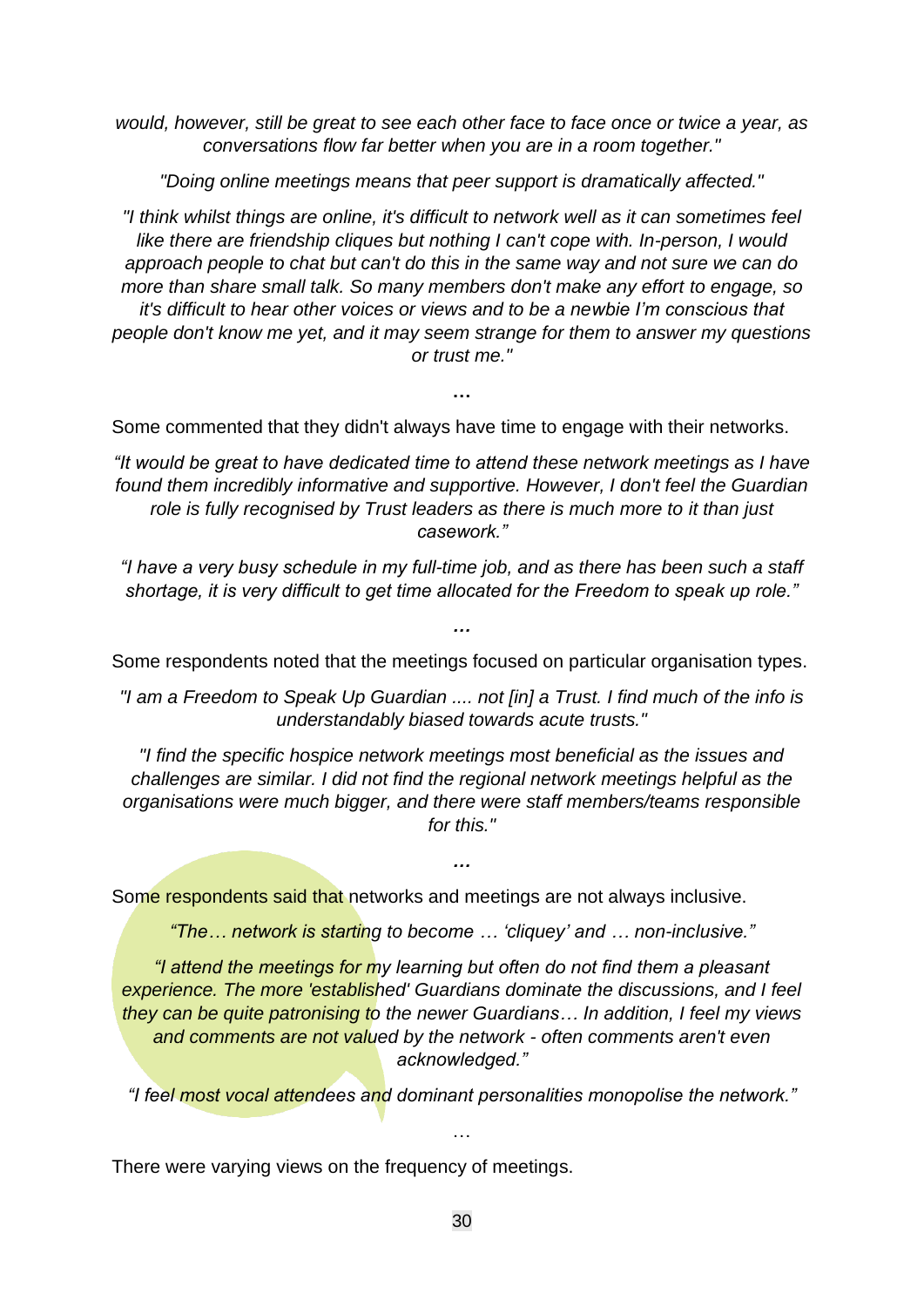*"The frequency of the meetings increased during the height of the pandemic- I miss them now!"*

*"Can only attend a proportion as the meetings are too frequent."*

*…*

### **Reflections on the broader infrastructure of networks**

The comments also provided areas for improvement that the National Guardian's Office can take forward to ensure the network meetings are fully effective in supporting Freedom to Speak Up Guardians.

*"We have had a regional group for .. years, and many of us rely on it for a safe space to confidently share difficult conversations. However, as the membership has expanded, this feels less like the appropriate place for this conversation and more business-driven."*

*"Regional forums… are well executed. However… much of this is based on the goodwill of the regional chair, how the appointment is conducted into this role and what resources are allocated to the role."*

*"I do not believe the appointment of the Chair and Vice-Chair … followed an open and transparent process."*

*"I wonder how effective full-region meetings will be in terms of mutual support as the number of Guardians grows - but an advocacy of buddying relationships may help this."*

*"I see the variety of offers going on regionally for the Freedom to Speak Up guardian networks, and sometimes I feel a little sad that there isn't more consistency… I recognise that we have to coordinate these speakers and that regional needs might differ, but it would be good to have that offer, and those details shared for all regions."*

*"Admin support for the meetings is required as it is very time-consuming producing accurate minutes."*

**…**

### **Response from the National Guardian's Office**

The National Guardian's Office has an ongoing programme of work with network chairs to support the effectiveness of Freedom to Speak Up Guardian networks, including the refreshed expectations of the network chair role, the including agreeing on measures of success to facilitate effective network meetings, including providing training and support to facilitate the above.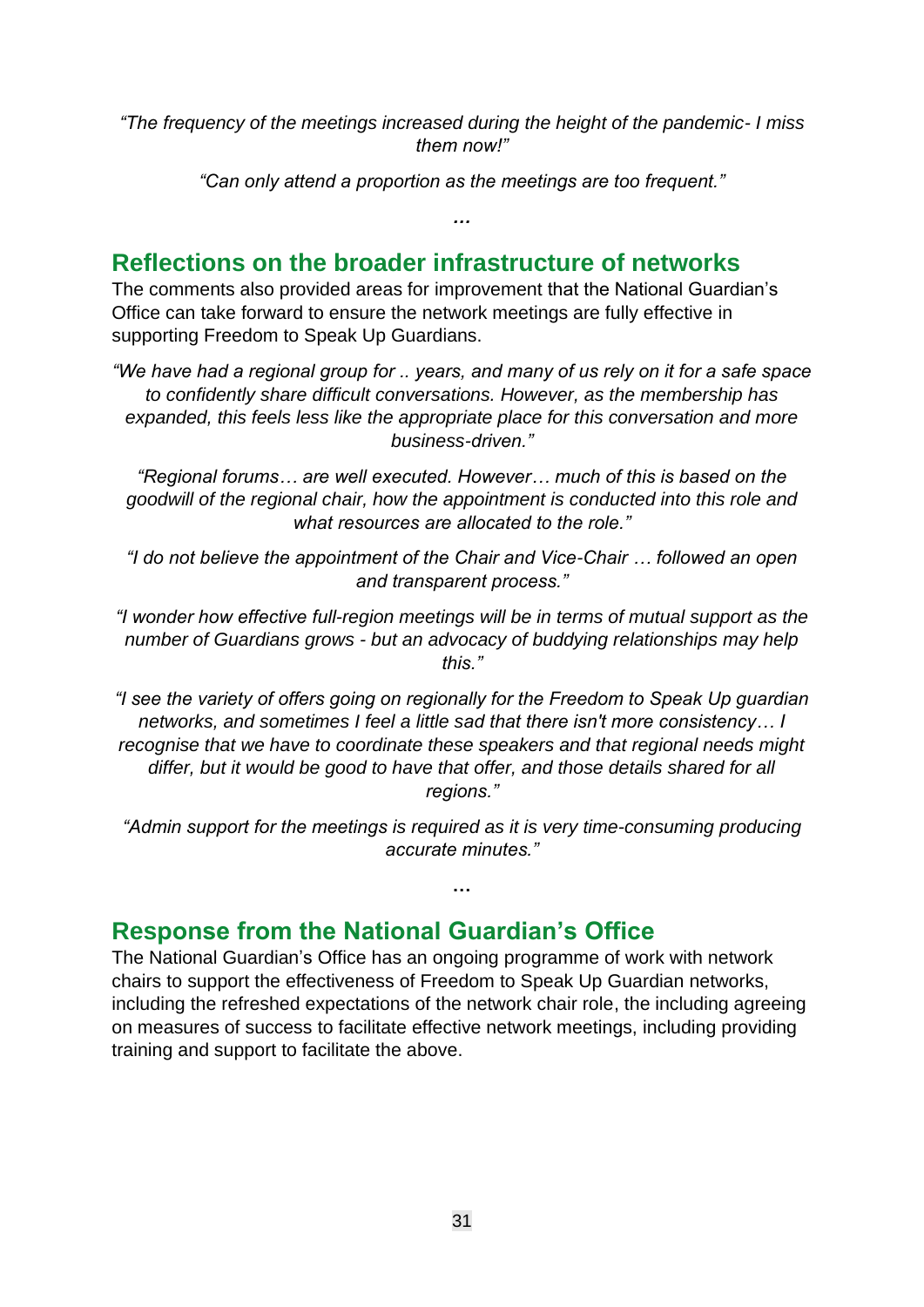# <span id="page-31-0"></span>**Personal characteristics**

As human beings, we possess a range of characteristics, visible or hidden, biological or social.

Our unique combination of these means that we all bring something special to the workplace. However, these characteristics may also impact on how we speak up, and how and whether colleagues speak up to us. For example, people will respond to our seniority (or their perception of our seniority). They may have a response to our accent or make a judgement based on our personal and professional relationships. We also possess what are described in law as 'protected characteristics', like age, ethnicity, sexual orientation or religious/political beliefs, and our colleagues will also have a response to these.

#### **Personal characteristics: the make-up of the Freedom to Speak Up Guardian network**

Freedom to Speak Up Guardians come from all walks of life.<sup>2</sup> Figure 12 (below) shows the demographic breakdown of respondents to our two most recent annual surveys (2021, 2020).

| <b>Characteristic</b>        | 2020                                    |                                       | 2021                                   |                                       |  |
|------------------------------|-----------------------------------------|---------------------------------------|----------------------------------------|---------------------------------------|--|
| Gender                       | <b>Male</b><br>24%, 66                  | Female<br>72%, 194                    | <b>Male</b><br>19%, 56                 | Female<br>80%, 232                    |  |
| <b>Ethnicity</b>             | White<br>89%, 240                       | Minority ethnic<br>9%, 25             | White<br>85%, 246                      | Minority ethnic<br>15%, 44            |  |
| Age                          | $51 +$ years<br>old<br>51%, 138         | 50 or below<br>48%, 128               | 51+ years old<br>57%, 165              | 50 or below<br>43%, 126               |  |
| <b>Sexual</b><br>orientation | Heterosexu<br>al / straight<br>89%, 233 | Gay, lesbian or<br>bisexual<br>6%, 17 | Heterosexual /<br>straight<br>87%, 251 | Gay, lesbian<br>or bisexual<br>6%, 17 |  |

*Figure 12: Breakdown of respondents to the 2020 and 2021 Freedom to Speak Up Guardian survey: percentage and actual figure*

As can be seen in the table above, there has been an increase in the percentage of Freedom to Speak Up Guardians from minority ethnic backgrounds responding to the survey from 2020 to 2021. Similarly, there has been an increase in the percentage of female respondents and the age profile of responders in 2021 compared with 2020.

<sup>2</sup> We asked respondents to share information – including demographic – to inform us of the make-up of the Freedom to Speak Up Guardian network. These results can be found in the first report we published into the results of the [2021 Freedom to Speak Up Guardian Survey.](https://nationalguardian.org.uk/wp-content/uploads/2022/03/2021-FTSUGuardian-Survey-Report.pdf)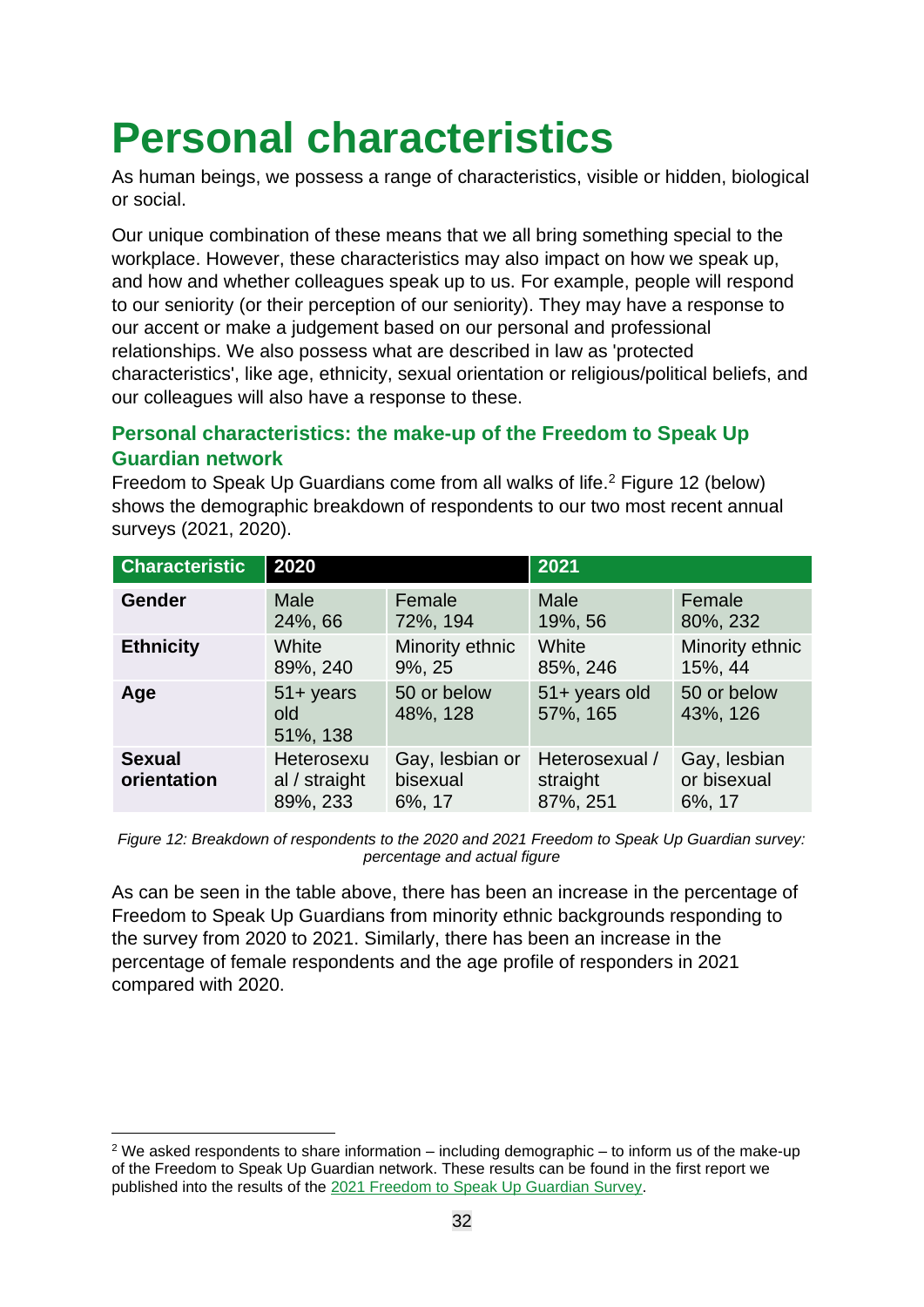#### **Personal characteristics: whether and how it has an effect**

We asked Freedom to Speak Up Guardians to share their reflections on whether and how their personal characteristics:

- Affected their ability to carry out their role
- Influenced whether workers spoke up to them

| To what extent do you think 'X' influence(s) whether workers speak up to<br>you? |                              |      |                   |      |                           |            |  |  |  |
|----------------------------------------------------------------------------------|------------------------------|------|-------------------|------|---------------------------|------------|--|--|--|
| <b>Characteristic</b>                                                            | Doesn't make a<br>difference |      | <b>Don't know</b> |      | Does make a<br>difference |            |  |  |  |
|                                                                                  | 2020                         | 2021 | 2020              | 2021 | 2020                      | 2021       |  |  |  |
| <b>Seniority</b>                                                                 | 35%                          | 32%  | 16%               | 14%  | 49%                       | 54%        |  |  |  |
| <b>Profession</b>                                                                | 38%                          | 32%  | 15%               | 15%  | 47%                       | 52%        |  |  |  |
| Age                                                                              | 53%                          | 51%  | 17%               | 16%  | 29%                       | 32%        |  |  |  |
| <b>Ethnicity</b>                                                                 | 53%                          | 48%  | 24%               | 24%  | 24%                       | <b>27%</b> |  |  |  |
| <b>Gender</b>                                                                    | 61%                          | 55%  | 22%               | 23%  | 16%                       | 22%        |  |  |  |
| <b>Sexual</b><br>orientation                                                     | 70%                          | 69%  | 25%               | 24%  | 6%                        | 6%         |  |  |  |

*Figure 13*

In the case of both seniority and profession, most respondents said that their seniority and profession influenced whether workers speak up to them. In comparison, in the case of protected characteristics like age, ethnic background, gender, and sexual orientation, a majority or near majority of respondents did not think these characteristics influenced whether workers spoke up to them.

Compared to the 2020 survey results, a greater proportion of respondents said that the various characteristics - including seniority, ethnicity and gender - influenced whether workers spoke up to them. These results may reflect that there has been greater coverage about the impact of characteristics, especially during the pandemic.

There were similar responses with respect to whether certain characteristics influence a Guardian's ability to carry out their role (figure 14, below).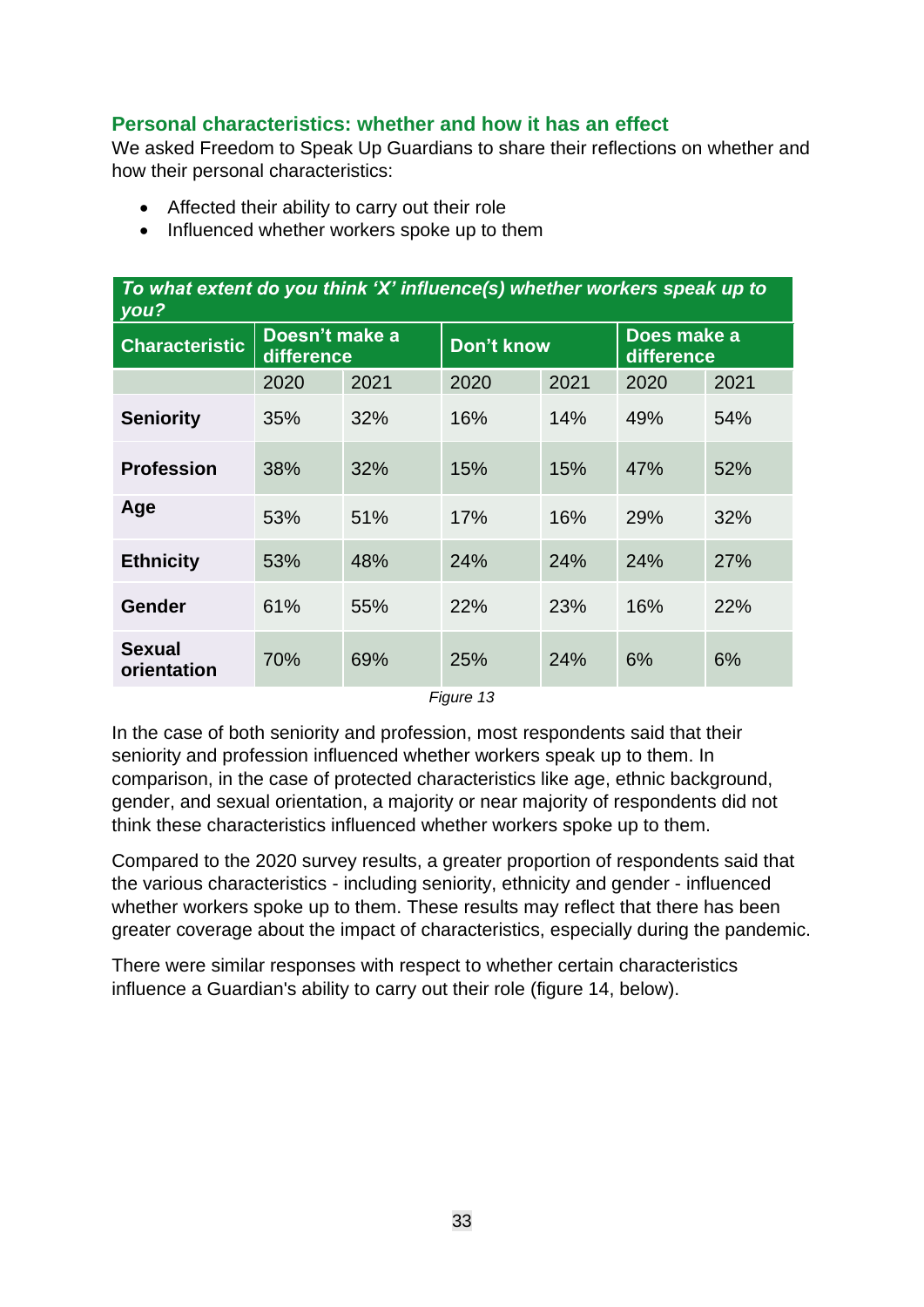| <b>Characteristic</b>        | Doesn't make a<br>difference |      | <b>Don't know</b> |      | Does make a<br>difference |      |  |  |
|------------------------------|------------------------------|------|-------------------|------|---------------------------|------|--|--|
|                              | 2020                         | 2021 | 2020              | 2021 | 2020                      | 2021 |  |  |
| <b>Seniority</b>             | 42%                          | 32%  | 6%                | 11%  | 53%                       | 57%  |  |  |
| <b>Profession</b>            | 44%                          | 40%  | 7%                | 10%  | 49%                       | 49%  |  |  |
| Age                          | 62%                          | 58%  | 7%                | 8%   | 31%                       | 34%  |  |  |
| <b>Ethnicity</b>             | 72%                          | 64%  | 12%               | 15%  | 15%                       | 20%  |  |  |
| <b>Gender</b>                | 77%                          | 68%  | 11%               | 17%  | 13%                       | 15%  |  |  |
| <b>Sexual</b><br>orientation | 86%                          | 77%  | 11%               | 18%  | 3%                        | 5%   |  |  |

#### *To what extent do you think 'X' influence(s) your ability to carry out your role as a Freedom to Speak Up Guardian*

*Figure 14*

In comparison to the previous question, smaller proportions of respondents answered 'don't know' when asked about their views on the extent to which these characteristics influence(s) their ability to carry out their role as a Freedom to Speak Up Guardian. This greater certainty may be attributable to the fact that, unlike the previous question which invites respondents' perceptions of what other people may think or act, this question is more directly about respondents' own experiences and reflections.

When it came to characteristics such as age, gender, sexual orientation and ethnicity, most respondents thought that they did not influence their ability to carry out their role as Freedom to Speak Up Guardians, though the size of these majorities fell compared year-on-year.

Seniority was the only characteristic that most respondents (57%, 2021) identified as influencing their ability to carry out their roles.

We examined the results further to see how respondents with different characteristics answered these questions.

The tables below set out a breakdown of the results for some of the characteristics.

As can be seen in figure 15, most white respondents thought that their ethnicity did not:

- influence whether workers spoke up to them
- affect their ability to carry out their role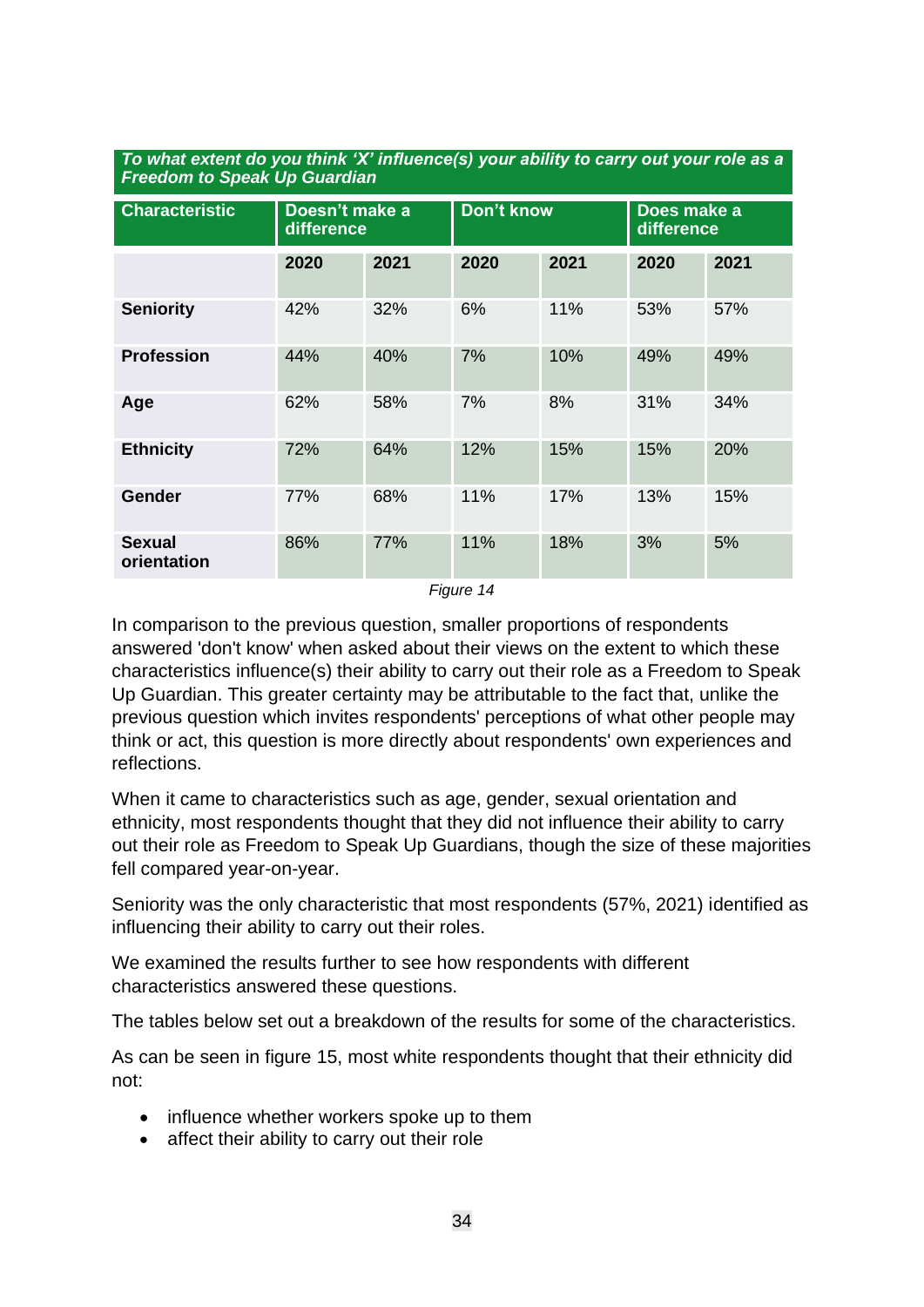| To what extent do you think<br>your ethnicity                                                |                        |      | <b>Discourages</b><br>/ negative<br>impact |      | <b>No influence</b> |      | <b>Encourages /</b><br>positive<br>impact |  |
|----------------------------------------------------------------------------------------------|------------------------|------|--------------------------------------------|------|---------------------|------|-------------------------------------------|--|
|                                                                                              |                        | 2020 | 2021                                       | 2020 | 2021                | 2020 | 2021                                      |  |
| $$ influence $(s)$<br>whether<br>workers speak<br>up to you?                                 | <b>White</b>           | 16%  | 17%                                        | 55%  | 53%                 | 4%   | 3%                                        |  |
|                                                                                              | <b>Minority ethnic</b> | 12%  | 10%                                        | 28%  | 23%                 | 48%  | 57%                                       |  |
| affects your<br>ability to carry<br>out your role as<br>a Freedom to<br>Speak Up<br>Guardian | <b>White</b>           | 8%   | 12%                                        | 77%  | 70%                 | 4%   | 2%                                        |  |
|                                                                                              | <b>Minority ethnic</b> | 8%   | 11%                                        | 28%  | 36%                 | 48%  | 43%                                       |  |

*Figure 15.* 

This was not the case for minority ethnic respondents. A majority (57%) of them said that their ethnicity encouraged workers to speak up to them and 43% of them said it positively affected their ability to carry out their role.

A similar picture emerged when looking at the results by gender and sexual orientation (please see figures 16 and 17).

|               |     |      | <b>No influence</b>                      |      | Encourages /<br>positive<br>impact |      |
|---------------|-----|------|------------------------------------------|------|------------------------------------|------|
|               |     | 2021 | 2020                                     | 2021 | 2020                               | 2021 |
| <b>Male</b>   | 11% | 9%   | 63%                                      | 59%  | 5%                                 | 6%   |
| <b>Female</b> | 2%  | 4%   | 60%                                      | 54%  | 14%                                | 20%  |
| <b>Male</b>   | 2%  | 2%   | 82%                                      | 73%  | 6%                                 | 9%   |
| <b>Female</b> | 3%  | 3%   | 75%                                      | 67%  | 11%                                | 12%  |
|               |     | 2020 | impact<br>$F: \ldots \rightarrow \wedge$ |      |                                    |      |

*Figure 16.* 

In comparison to male respondents, a greater proportion of female respondents said that their gender not only made a difference but that it encouraged workers to speak up to them as well as positively affected their ability to carry out their role (please see figure 16. above).